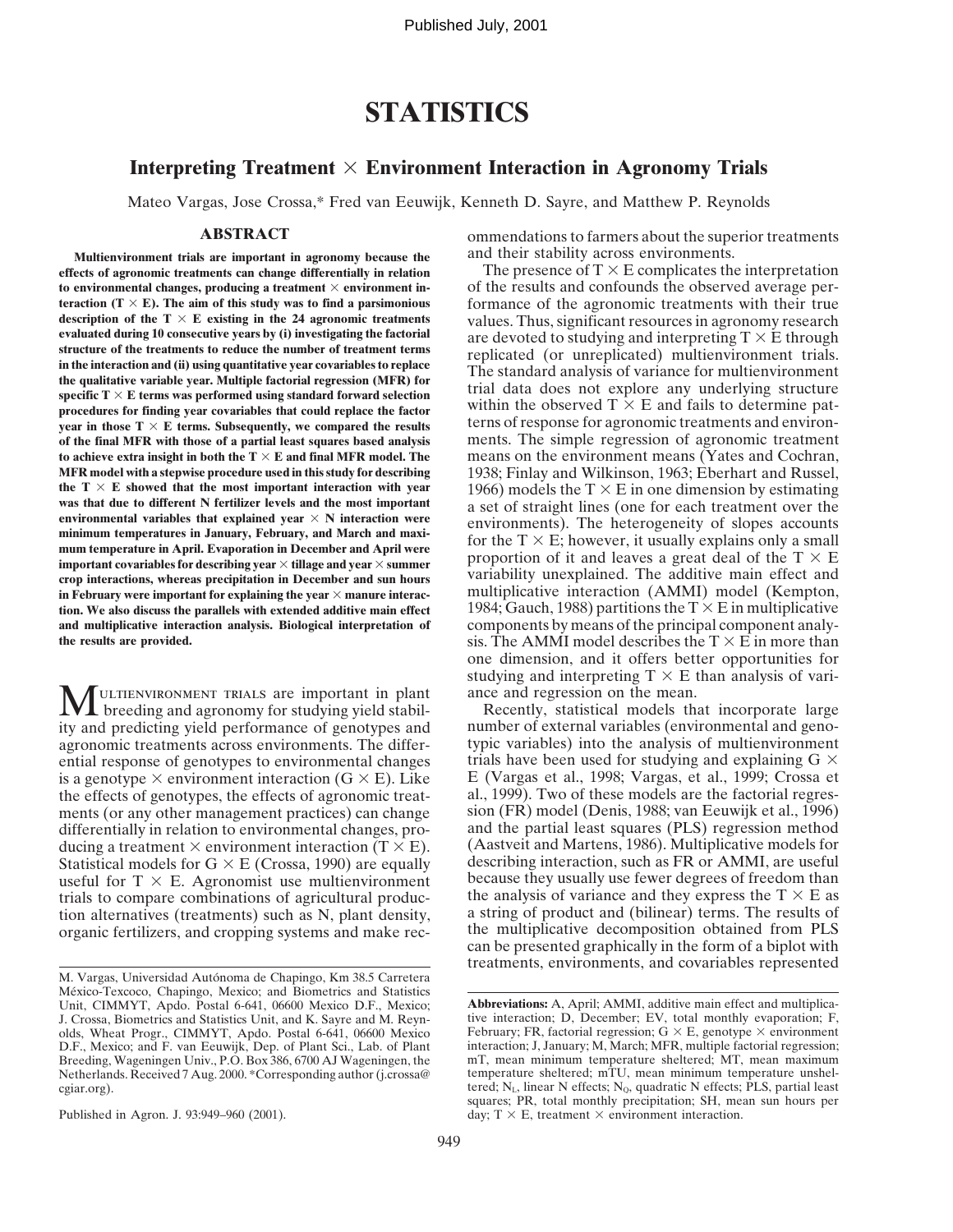AMMI analysis can also be represented in a biplot that fies the interaction effect for the ith treatment in the jth envi-<br>can be enriched with some covariables so that a similar forment.  $\mathbf{1}_I$  and  $\mathbf{1}_J$  are unit v can be enriched with some covariables so that a similar biplot as that obtained with the PLS can be obtained respectively. The common constraints are  $\mathbf{1}'_1 \tau = \mathbf{1}'_1 \beta = 0$  and  $\mathbf{1}'_1 \tau \beta \mathbf{1}'_1 = 0$ . biplot as that obtained with the PLS can be obtained (Vargas et al., 1999).

Factorial regression models have two main advan- **Factorial Regression Models** tages. One is that hypotheses related to the significance<br>of the effects for the available external covariables can<br>be tested. A second advantage is that standard selection<br>procedures for variable subsets, like stepwise r can be used for model construction. Vargas et al. (1999) model for the mean of the ith treatment in the jth environment, found, for two data sets, that FR combined with a step-<br>wise for which the interaction includes G (centered) treatment<br>wise forward selection procedure identified the same<br>covariables  $x_{i1}$  to  $x_{i0}$ , can be written in wise forward selection procedure identified the same covariables as a PLS-based search procedure. One data set used by the authors consisted of several combina-<br>tions of agronomic cultural practices: two levels of till, where the fourth term on the right side of the equation (T  $\times$ tions of agronomic cultural practices: two levels of till-<br>age summer crop, and manure and three rates of  $N$   $E$ ) consists of the product of the known treatment covariables, age, summer crop, and manure and three rates of N E) consists of the product of the known treatment covariables,<br>fertilization. The resulting 24 treatments were evaluated<br>during 10 consecutive years, and the effect of sev

The aim of this study was to find a parsimonious description of the T  $\times$  E existing in the 24 agronomic A FR model in which the T  $\times$  E term contains H (centered) treatments evaluated during 10 consecutive years by (i) environmental covariables,  $z_{j1}$  to  $z_{j1}$ , c treatments evaluated during 10 consecutive years by (i) investigating the factorial structure of the treatments to Figure the number of treatment terms in the interaction<br>and (ii) using quantitative year covariables to replace<br>where the fourth term on the right side of the equation (T  $\times$ and (ii) using quantitative year covariables to replace where the fourth term on the right side of the equation (T  $\times$  the qualitative variable year. We first retained only the  $\overline{E}$ ) consists of the product of treatm the qualitative variable year. We first retained only the<br>
most relevant factorial  $T \times E$  terms by conventional  $F$ <br>
tests and by looking at the size of the interaction sum<br>
of squares that was explained by individual  $T \$ tion procedures for finding year covariables that could<br> **Partial Least Squares Regression**<br>
The main objective of the PLS method is to identify a<br>
The main objective of the PLS method is to identify a

for interpreting  $G \times E$  using environmental and/or cultivar covariables are given in van Eeuwijk (1996). Vargas et al. **Z** = **TP**<sup> $\prime$ </sup> + **E** [4] (1998, 1999) described the theory of PLS in the context of G  $\times$  E and gave details of its univariate and multivariate and  $G \times E$  and gave details of its univariate and multivariate algorithm. Here, FR, PLS, and AMMI models are briefly described using, for simplicity, the same notation as Vargas

$$
E(\mathbf{Y}) = \mu \mathbf{1}_I \mathbf{1}_J' + \tau \mathbf{1}_J' + \mathbf{1}_I \beta' + \tau \beta \qquad [1]
$$

of size I  $\times$  J of the response variable (i.e., grain yield) of I tions using the transpose of **Y** such that, for **T** = **ZW** and  $\zeta$  = treatments in J environments,  $\mu$  is a scalar representing the **QW'**,  $E(Y') = (TQ')' = Q$ grand mean,  $\tau = (\tau_i)$  is a I  $\times$  1 vector of main effects of term of Eq. [3]). The rows of Matrix **T** contain the Z scores treatments,  $\beta = (\beta_i)$  is a J  $\times$  1 vector of main effects of indexed by environments; the rows o environments, and  $\tau \beta = (\tau \beta)_{ij}$  is the I  $\times$  J interaction matrix

as vectors in a two-dimensional space. Results from the (not a vector product) where each element of the matrix speci-<br>AMMI analysis can also be represented in a biplot that fies the interaction effect for the ith treatmen  $1'_I \tau \bar{\beta} 1'_J = 0.$ 

$$
E(\mathbf{Y}) = \mu \mathbf{1}_{I} \mathbf{1}'_{J} + \tau \mathbf{1}'_{J} + \mathbf{1}_{I} \beta' + \mathbf{X} \Gamma'
$$
 [2]

ever, this study did not investigate the interaction of are sum to zero over i for the parameters  $\tau_i$  and over j for  $\beta_j$  and  $\gamma_{jg}$ . The treatment covariables are known, but the environ-<br>The aim of this study was to

$$
E(\mathbf{Y}) = \mu \mathbf{1}_I \mathbf{1}_J' + \tau \mathbf{1}_J' + \mathbf{1}_I \boldsymbol{\beta}' + \zeta \mathbf{Z}'
$$
 [3]

quently, we compared the results of the final MFR with<br>those of a PLS-based analysis to achieve extra insight<br>in both the  $T \times E$  and final MFR model. We also discuss<br>the parallels with extended AMMI analyses.<br>the parallel (Stone, 1974) and an *F* test proposed by Osten (1988). For **MATERIALS AND METHODS** the multivariate PLS, the response variable is represented by the matrix **Y** of treatment performance on environments, and **Statistical Models** the matrix  $\mathbf{Z} = (\mathbf{z}_1, ..., \mathbf{z}_S)$  represents *S* environmental explana-A full description of the FR models and their applications tory variables, such as temperature and precipitation. These interpreting  $G \times E$  using environmental and/or cultivar matrices can be expressed in a bilinear form

$$
\mathbf{Z} = \mathbf{T} \mathbf{P}' + \mathbf{E} \tag{4}
$$

$$
\mathbf{Y} = \mathbf{TQ}' + \mathbf{F} \tag{5}
$$

et al. (1999). where Matrix **T** contains the Z scores, Matrix **P** has the Z A basic model for the analysis of the two-way table of loadings, Matrix  $Q$  contains the Y loadings, and E and F are<br>treatment yield by environment data is the analysis of variance the residual matrices. It is clear from variables of Matrix **T**.

Therefore, when  $T \times E$  is explained using *S* environmental where E stands for expectation,  $\mathbf{Y} = (y_{ij})$  is the data matrix covariables (**Z**), Vargas et al. (1999) described the above equa-<br>of size I  $\times$  J of the response variable (i.e., grain yield) of I tions using the transp  $QW'$ ,  $E(\overline{Y}') = (TQ')' = QW'Z' = \zeta Z'$  (the same as the last indexed by environments; the rows of Matrix **W** have the Z weights indexed by the environmental covariables; the rows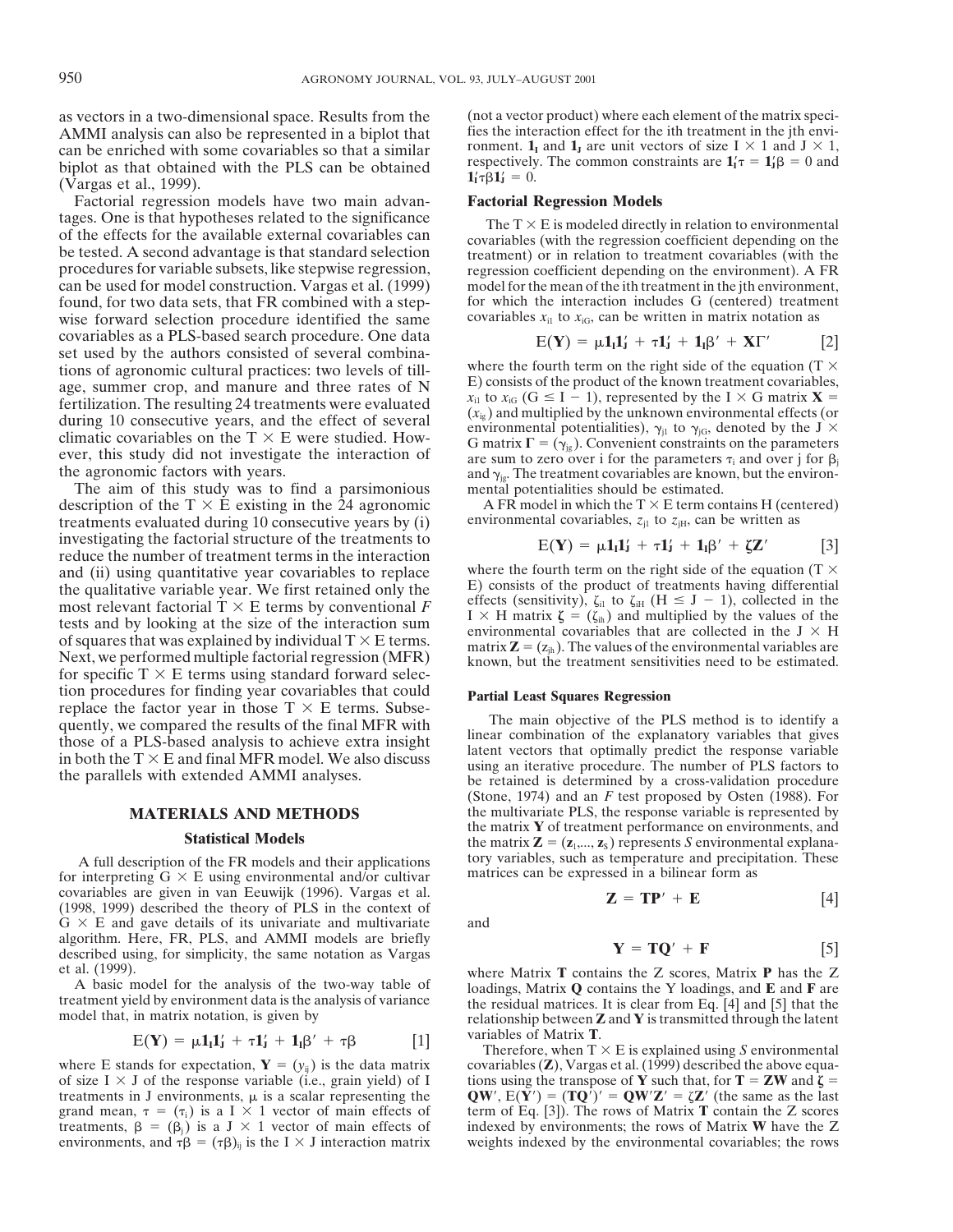of the Matrix **Q** include the Y loadings indexed by treatments; nation with chicken (*Gallus gallus domesticus*) manure—that

can be summarized in a graphical form that includes represenvalues of the treatments for the  $G \times E$ . performance for various treatments.

$$
E(\mathbf{Y}) = \mu \mathbf{1}_{I} \mathbf{1}'_{J} + \tau \mathbf{1}'_{J} + \mathbf{1}_{I} \beta' + \mathbf{\Theta} \Lambda \Gamma' \qquad [6]
$$

sents the T  $\times$  E and  $\mathbf{\Theta} = (\theta_{ik})$  is an I  $\times$  K matrix,  $\mathbf{\Gamma} = (\gamma_{ik})$ is a J  $\times$  K matrix, and K is the number of multiplicative  $ha^{-1}$ , and N = 200 kg N ha<sup>-1</sup>), resulting in 2  $\times$  2  $\times$  2  $\times$  3 = (bilinear) terms in the model.  $\theta_{ik}$  is a treatment interaction 24 treatments. Treatment 1 is TSM0, Treatment 2 is tSM0, parameter (or score) that measures treatment sensitivity to a Treatment 3 is TsM0, and so on, so t parameter (or score) that measures treatment sensitivity to a hypothetical environmental factor denoted by environmental and Treatment 24 is tsmN. Three levels of applied inorganic interaction parameter (or score)  $\gamma_{ik}$ .  $\Lambda = (\lambda_{kk})$  is a K  $\times$  K N were used representing a zero baseline, a moderate level diagonal matrix where  $\lambda_{kk}$  is a scaling constant obtained from of application (100 kg ha<sup>-1</sup>), and a relatively high level of the singular value decomposition of the residual matrix con-<br>application (200 kg ha<sup>-1</sup>). the singular value decomposition of the residual matrix consisting of the two-way table of means corrected for treatment The elements of the data matrix **Y** of size  $10 \times 24$  were and environment main effects (residual from additivity)— the grain yield interaction residuals  $\bar{y$ and environment main effects (residual from additivity)—<br>  $(T \times E)_{ii} = \bar{y}_{ii} - \bar{y}_{i.} - \bar{y}_{i.} + \bar{y}_{..}$  (where  $\bar{y}_{ii}$  is the mean of the ith treatment on the jth environment and  $\bar{y}_i$ ,  $\bar{y}_j$ , and  $\bar{y}_i$  are the  $\bar{y}_i$  is the mean of the ith treatment,  $\bar{y}_j$  is the mean of the ith treatment and  $\bar{y}_i$ .  $\bar{y}_j$  is the mean of the is the grand and the overall mean, respectively) (Gabriel, 1978)—and are explanatory covariables in the **Z** matrix of size  $10 \times 27$  (years  $\times$ ordered such that  $\lambda_k \ge \lambda_{k+1}$ . The kth bilinear term of environmental variables): mean minimum temperature shel- $\Theta \Lambda \Gamma'$  = 1,..., K—is formed by a score  $\theta_{ik}$  specific to Treat- tered [°C] (mT), mean minimum temperature unsheltered [°C] ment i, a scale constant factor  $\lambda_{kk}$ , and a score  $\gamma_{ik}$  specific to (mTU), mean maximum temperature sheltered [°C] (MT), Environment j. The normalization and orthogonality con- total monthly precipitation [mm] (PR), mean sun hours per straints are  $\mathbf{1}'_I \tau = \mathbf{1}'_J \beta = 0$  and  $\mathbf{1}'_I \Theta = \mathbf{1}'_J$ vector of zeros of size  $1 \times K$  and  $\Theta' \Theta = \Gamma' \Gamma = I_K$ . measured during the growth cycle in December (D), January

Biplots derived by plotting the cultivar and site markers  $(J)$ , February (F), March (M), and April (A). model are also useful for summarizing  $T \times E$  patterns.

## dardized. **Experimental Data**

The CIMMYT experimental station located in the Yaqui Valley near Ciudad Obregon, Sonora, Mexico is the main **RESULTS AND DISCUSSION** location in Mexico used by the CIMMYT wheat (*Triticum* **Analysis of Variance with the Agronomic** *aestivum* L.) breeders to both screen and select segregating **Factorial Structure for the Treatments** material and yield test advanced lines under conditions of high yield potential and irrigation. Therefore, it is imperative that The main effect of treatments explained 50% of the the management of the station, in terms of cultural and productiontion practices, is appropriate to allow for expression of full means contributed 24% and the interaction term con-

including deep subsoiling, use of summer legumes (including

could likely lead to expression of high yield potential in the coefficients of **Y** to the explanatory covariables **Z**. wheat crop. Deep knifing was practiced to break up compacted Results of the bilinear decomposition obtained from PLS soil layers, which often form just below the depth of the normal<br>n be summarized in a graphical form that includes represen-<br>cultivation horizon (usually 30 cm), perm tation of treatments, environments, and covariables, i.e., Ma- tion of roots to nutrients and water available at deeper soil trices **T**, **W**, and **Q** are shown in the same biplot. The PLS levels. Organic animal manure was applied because of its biplot approximates interactions of treatments on environ-<br>unique nutritional properties, which a numb biplot approximates interactions of treatments on environ-<br>ments (projections of rows of  $\mathbf{T}$  on the rows of  $\mathbf{Q}$  or vice versa), are not as easily supplied in inorganic form. The leguminous are not as easily supplied in inorganic form. The leguminous and it also approximates regression coefficients of treatment green-manure crop sesbania (*Sesbania* sp.) was grown in the (environments) on environmental (treatments) covariables summer and incorporated before land preparation to provide (projection of rows of **W** on the rows of **Q** or vice versa). A an extra source of N as well as crop residues, which can contribperpendicular projection of the treatments on one environ-<br>ment vector, extended in either direction, gives the relative with a long-term perspective to evaluate the effect of year on with a long-term perspective to evaluate the effect of year on

The data set consisted of one experiment, including 24 treat-**Additive Main Effect and Multiplicative Interaction** ments for cultural practices, conducted over 10 yr (1988–1997)<br>in Ciudad Obregón, México (Vargas et al., 1999). Each year The AMMI model (Gollob, 1968; Mandel, 1971; Kempton, the experiment was arranged in a randomized complete block<br>1984; Gauch, 1988), or biadditive model (Denis and Gower, design with three replicates. Treatments resulted f deep knife,  $t =$  without deep knife), summer crop at two levels  $L(Y)$   $\mu_{11}$   $\mu_{21}$   $\cdots$   $\mu_{p}$   $\cdots$   $\mu_{p}$   $\cdots$   $\mu_{p}$   $\cdots$   $\mu_{p}$   $\cdots$   $\mu_{p}$   $\cdots$   $\mu_{p}$   $\cdots$   $\mu_{p}$   $\cdots$   $\cdots$   $\mu_{p}$   $\cdots$   $\cdots$   $\cdots$   $\cdots$   $\cdots$   $\cdots$   $\cdots$   $\cdots$   $\cdots$   $\cdots$   $\cdots$   $\cdots$   $\cdots$  with chicken manure,  $m =$  without chicken manure), and N fertilization rate at three levels  $(0 = 0 \text{ kg N ha}^{-1}, n = 100 \text{ kg N}$ 

> $\bar{y}_{ij}$  is the response of the ith treatment in the jth environment, jth environment, and  $\bar{y}$  is the grand mean. There were 27 day (SH), and total monthly evaporation [mm] (EV). All were

(scores) of the first two multiplicative terms of the AMMI All covariables were centered before analysis. Moreover, model are also useful for summarizing  $T \times E$  patterns. for PLS and for reasons of consistency with earlie (Vargas et al., 1999), the columns of the **Y** matrix were stan-

total sum of squares, whereas differences between year

Next yield potential for those breeding nurseries and yield trials<br>
that are used by the breeders to assess yielding ability.<br>
In the mid-1980s, there was concern that soil-related is-<br>
sues—including low organic matter l The experiment reported in this study was initiated to investi-<br>gate several feasible cultural and/or management practices—<br>including  $\frac{m}{P} < 0.001$  while the two-factor interaction of tillage  $\times$ <br>including deen subsol a legume green manure crop) in rotation with wheat, and manure was significant  $(P < 0.05)$  and the remaining comparing the use of chemical N fertilizers alone or in combi-<br>three two-factor interactions (tillage  $\times$  summer crop,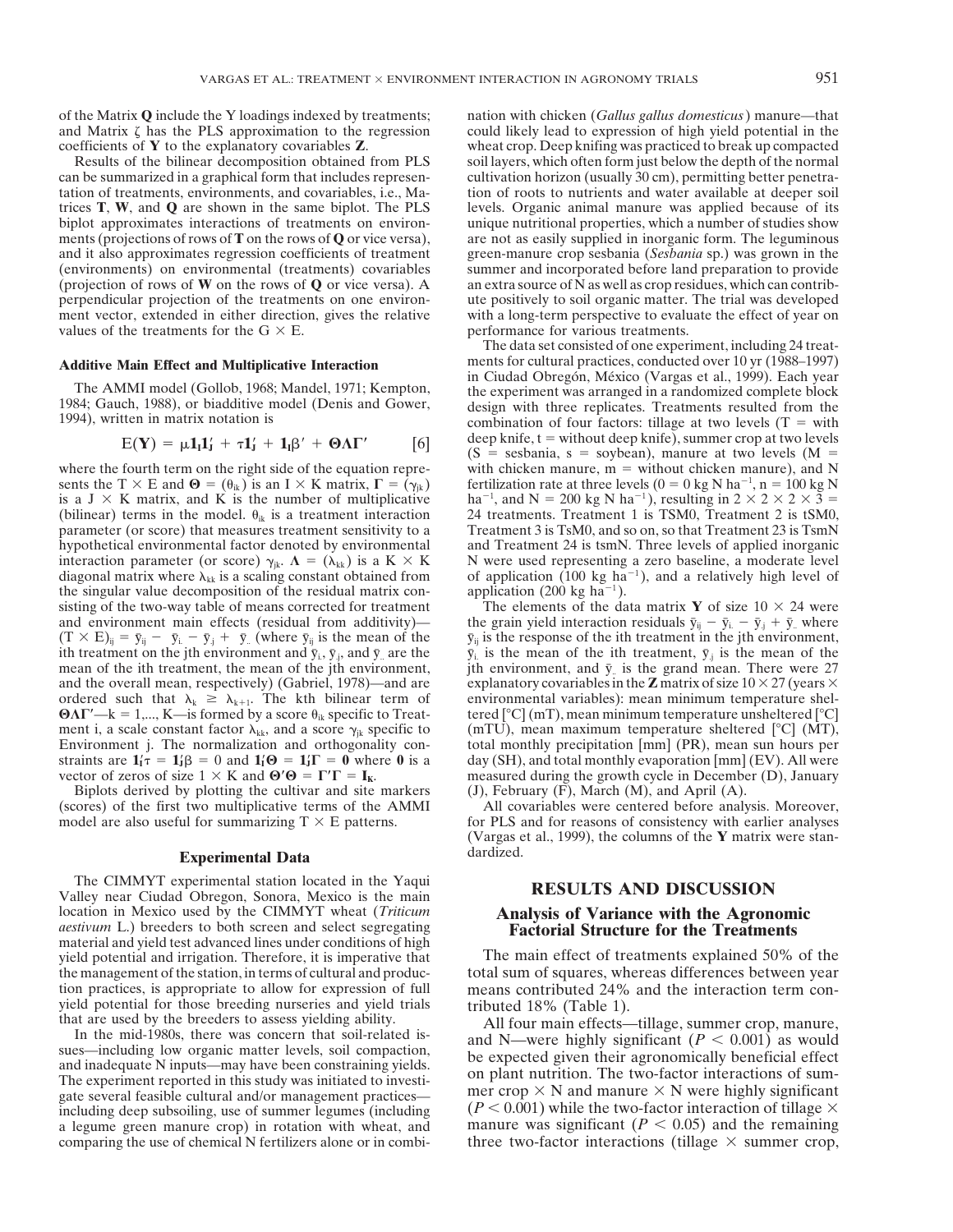**Table 1. Analysis of variance including the factorial structure for the treatments.**

| Source                                                                | df               | Sum of squares<br>$(\times 10^6)$ | <b>Mean squares</b><br>$(\times 10^5)$ | F       | $\boldsymbol{P}$ |
|-----------------------------------------------------------------------|------------------|-----------------------------------|----------------------------------------|---------|------------------|
| Year                                                                  | 9                | 373.260                           | 414.733                                | 172.07  | 0.0001           |
| <b>Treatment</b>                                                      | 23               | 773.970                           | 336.508                                | 139.62  | 0.0001           |
| <b>Tillage</b>                                                        | 1                | 16.160                            | 161.600                                | 67.03   | 0.0001           |
| Summer crop                                                           | 1                | 18.770                            | 187.700                                | 77.88   | 0.0001           |
| <b>Manure</b>                                                         | 1                | 98.630                            | 986.300                                | 409.19  | 0.0001           |
| N                                                                     | $\overline{2}$   | 536.000                           | 2680.000                               | 1111.90 | 0.0001           |
| Tillage $\times$ summer crop                                          | 1                | 0.206                             | 2.069                                  | 0.86    | 0.3542           |
| Tillage $\times$ manure                                               | 1                | 1.197                             | 11.970                                 | 4.97    | 0.0262           |
| Summer $\text{crop} \times \text{manure}$                             | 1                | 0.446                             | 4.466                                  | 1.85    | 0.1744           |
| Tillage $\times N$                                                    | 2                | 0.968                             | 4.841                                  | 2.01    | 0.1351           |
| Summer crop $\times$ N                                                | $\overline{2}$   | 17.780                            | 88.920                                 | 36.89   | 0.0001           |
| Manure $\times \overline{N}$                                          | $\overline{2}$   | 78.000                            | 390.000                                | 161.80  | 0.0001           |
| Tillage $\times$ summer crop $\times$ manure                          | 1                | 0.156                             | 1.566                                  | 0.65    | 0.4205           |
| Tillage $\times$ summer crop $\times$ N                               | $\mathbf{2}$     | 2.135                             | 10.680                                 | 4.43    | 0.0124           |
| Tillage $\times$ manure $\times$ N                                    | $\overline{2}$   | 1.838                             | 9.191                                  | 3.81    | 0.0228           |
| Summer crop $\times$ manure $\times$ N                                | $\overline{2}$   | 0.186                             | 0.931                                  | 0.39    | 0.6772           |
| Tillage $\times$ summer crop $\times$ manure $\times$ N               | $\overline{2}$   | 1.513                             | 7.564                                  | 3.14    | 0.0442           |
| Year $\times$ treatment                                               | 207              | 279.520                           | 13.503                                 | 5.60    | 0.0001           |
| Year $\times$ tillage                                                 | 9                | 21.070                            | 23.410                                 | 9.71    | 0.0001           |
| Year $\times$ summer crop                                             | 9                | 8.729                             | 9.699                                  | 4.02    | 0.0001           |
| Year $\times$ manure                                                  | $\boldsymbol{9}$ | 37.550                            | 41.730                                 | 17.31   | 0.0001           |
| Year $\times$ N                                                       | 18               | 126.900                           | 70.500                                 | 29.25   | 0.0001           |
| <b>Year</b> $\times$ tillage $\times$ summer crop                     | 9                | 2.860                             | 3.178                                  | 1.32    | 0.2237           |
| Year $\times$ tillage $\times$ manure                                 | 9                | 2.267                             | 2.519                                  | 1.05    | 0.3989           |
| <b>Year</b> $\times$ summer crop $\times$ manure                      | $\boldsymbol{9}$ | 1.121                             | 1.246                                  | 0.52    | 0.8603           |
| Year $\times$ tillage $\times$ N                                      | 18               | 4.947                             | 2.748                                  | 1.14    | 0.3095           |
| Year $\times$ summer crop $\times$ N                                  | 18               | 18.330                            | 10.180                                 | 4.22    | 0.0001           |
| Year $\times$ manure $\times$ N                                       | 18               | 31.370                            | 17.430                                 | 7.23    | 0.0001           |
| Year $\times$ tillage $\times$ summer crop $\times$ manure            | 9                | 3.253                             | 3.615                                  | 1.50    | 0.1450           |
| Year $\times$ tillage $\times$ summer crop $\times$ N                 | 18               | 5.841                             | 3.245                                  | 1.35    | 0.1521           |
| Year $\times$ tillage $\times$ manure $\times$ N                      | 18               | 4.432                             | 2.462                                  | 1.02    | 0.4351           |
| Year $\times$ summer crop $\times$ manure $\times$ N                  | 18               | 6.971                             | 3.873                                  | 1.61    | 0.0536           |
| Year $\times$ tillage $\times$ summer crop $\times$ manure $\times$ N | 18               | 3.882                             | 2.157                                  | 0.89    | 0.5911           |
| <b>Error</b>                                                          | 460              | 110.870                           | 2.410                                  |         |                  |
|                                                                       |                  | AMMI analysis of the $T \times E$ |                                        |         |                  |
| Year $\times$ treatment                                               | 207              | 279.520                           | 13.503                                 | 5.60    | 0.0001           |
| <b>Bilinear term 1</b>                                                | 31               | 151.130                           | 48.751                                 | 20.23   | 0.0001           |
| <b>Bilinear term 2</b>                                                | 29               | 39.112                            | 13.486                                 | 5.59    | 0.0001           |
| <b>Bilinear term 3</b>                                                | 27               | 36.781                            | 13.622                                 | 5.65    | 0.0001           |
| <b>Deviations</b>                                                     | 120              | 52,497                            | 4.374                                  | 1.81    | 0.0001           |
|                                                                       |                  |                                   |                                        |         |                  |

summer crop  $\times$  manure, and tillage  $\times$  N) were not significant interaction terms and partitioning the N efsignificant ( $P > 0.05$ ). The significant interactions are fects into linear ( $N_L$ ) and quadratic ( $N_Q$ ) is shown in expected and reflect the fact that both the green manure Table 2. Note that only 81 of the 207 df for int and chicken manure treatments are introducing more are used and that 87% of the sum of squares is explained, N into the system, which would be of greater benefit at leaving a nonsignificant deviation. In terms of degrees zero applied N than at the higher treatment levels and of freedom and proportion of the year  $\times$  treatment can be seen clearly from inspection of the treatment explained, these results were similar to those obtained means. Two three-factor interactions and one four-<br>factor interaction were significant  $(P < 0.05)$ : tillage  $\times$  bilinear interaction terms (87 df) explained 81% of the summer crop  $\times$  N, tillage  $\times$  manure  $\times$  N, and tillage  $\times$  T  $\times$  E, whereas in Table 2, 81 df described 87% of summer crop  $\times$  manure  $\times$  N. For similar reasons as the interaction. However, the AMMI model still left a those stated for the two-way interactions, the three-way significant variation on the residuals, whereas this analy-<br>interactions including tillage as a factor are expected. Sis did not. The year  $\times$  N term contributes t Tillage permits greater penetration of roots to deeper (45%) to the T  $\times$  E sum of squares with only 18 df.<br>soil horizons where nutrients are available. This source The terms year  $\times$  N<sub>1</sub>, year  $\times$  summer crop  $\times$  N<sub></sub> soil horizons where nutrients are available. This source The terms year  $\times N_L$ , year  $\times$  summer crop  $\times N_L$ , and of nutrition would be less important when ample N is vear  $\times$  manure  $\times N_L$  explained at least 75% of the of nutrition would be less important when ample N is year  $\times$  manure  $\times$  N<sub>L</sub> explained at least 75% of the applied to surface soil layers in the form of inorganic interaction. On the contrary, the corresponding N<sub>o</sub>

were highly significant ( $P < 0.001$ ): year  $\times$  tillage,  $T \times E$ . year  $\times$  summer crop, year  $\times$  manure, year  $\times$  N, year  $\times$ summer crop  $\times$  N, and year  $\times$  manure  $\times$  N. The four-<br>factor interaction of year  $\times$  summer crop  $\times$  manure  $\times$ <br>N was marginally significant ( $P \approx 0.05$ ), whereas the **Year**  $\times$  **Factor Interaction** 

Table 2. Note that only 81 of the 207 df for interaction explained, these results were similar to those obtained bilinear interaction terms (87 df) explained 81% of the sis did not. The year  $\times$  N term contributes the most applied to surface soil layers in the form of inorganic interaction. On the contrary, the corresponding N<sub>Q</sub> N or organic fertilizers such as manure or green manure. (vear  $\times$  N<sub>Q</sub>, vear  $\times$  summer crop  $\times$  N<sub>Q</sub>, and v or organic fertilizers such as manure or green manure. (year  $\times N_Q$ , year  $\times$  summer crop  $\times N_Q$ , and year  $\times$  Only six treatment  $\times$  year interaction (T  $\times$  E) terms manure  $\times N_Q$ ) described, at the most, only 25% of manure  $\times N_Q$ ) described, at the most, only 25% of the

rest of the interaction terms were nonsignificant. The analyses of variance of Tables 1 and 2 indicated The analysis of variance including only the six highly that 87% of the  $T \times E$  can be described with 81 df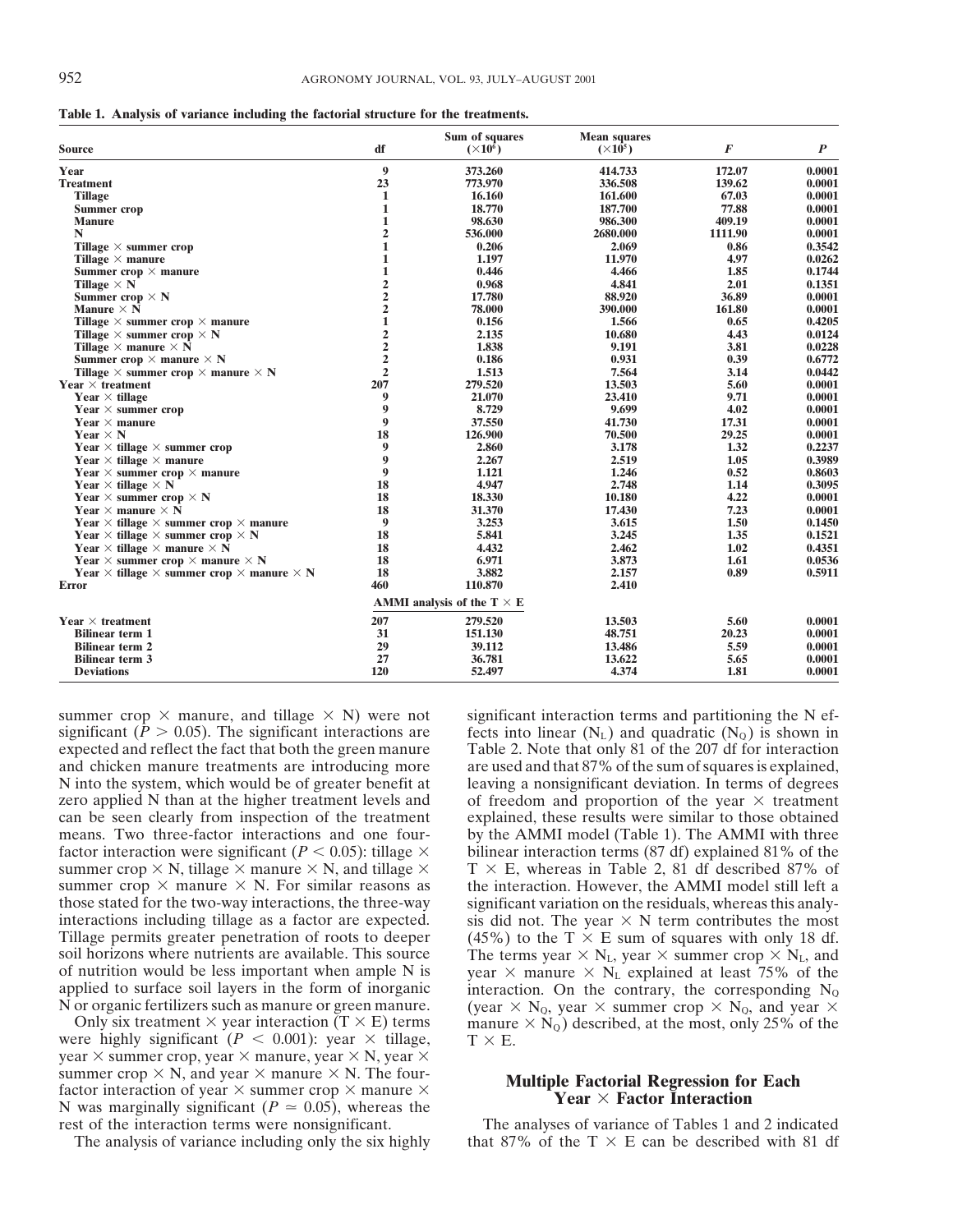|                                                   |     | Sum of squares  | <b>Mean squares</b> |        |        |
|---------------------------------------------------|-----|-----------------|---------------------|--------|--------|
| <b>Source</b>                                     | df  | $(\times 10^6)$ | $(\times 10^5)$     | F      | P      |
| Year                                              | 9   | 373.260         | 414.733             | 172.07 | 0.0001 |
| Treatment                                         | 23  | 773.970         | 336,508             | 139.62 | 0.0001 |
| Year $\times$ treatment                           | 207 | 279.520         | 13.503              | 5.60   | 0.0001 |
| Year $\times$ tillage                             | 9   | 21.070          | 23.410              | 9.71   | 0.0001 |
| Year $\times$ summer crop                         | 9   | 8.729           | 9.699               | 4.02   | 0.0001 |
| Year $\times$ manure                              | 9   | 37.550          | 41.730              | 17.31  | 0.0001 |
| Year $\times$ N                                   | 18  | 126.900         | 70.500              | 29.25  | 0.0001 |
| Year $\times N_L$                                 | 9   | 111.100         | 123.400             | 51.21  | 0.0001 |
| Year $\times N_0$                                 | 9   | 15.800          | 17.570              | 7.29   | 0.0001 |
| Year $\times$ summer crop $\times$ N              | 18  | 18.330          | 10.180              | 4.22   | 0.0001 |
| Year $\times$ summer crop $\times$ N <sub>L</sub> | 9   | 13.840          | 15.380              | 6.38   | 0.0001 |
| Year $\times$ summer crop $\times$ N <sub>0</sub> | 9   | 4.490           | 4.985               | 2.07   | 0.0307 |
| Year $\times$ manure $\times$ N                   | 18  | 31.370          | 17.430              | 7.23   | 0.0001 |
| Year $\times$ manure $\times$ N <sub>L</sub>      | 9   | 26,760          | 29.730              | 12.14  | 0.0001 |
| Year $\times$ manure $\times$ N <sub>0</sub>      | 9   | 4.610           | 5.119               | 5.12   | 0.0266 |
| <b>Deviations</b>                                 | 126 | 35,571          | 2.823               | 1.17   | 0.1258 |
| <b>Error</b>                                      | 460 | 110.870         | 2.410               |        |        |

Table 2. Analysis of variance including only the six highly significant interaction terms and partitioning the linear  $(N_L)$  and quadratic  $(N_0)$  effects for N.

and leaving a nonsignificant deviation. The idea in this portion  $(36%)$  of the year  $\times$  summer crop sum of section is to show how to use the MFR, and therefore squares. The interaction between summer crop and year substitute the qualitative variable years for the quantita- is apparently associated with a buffering of the effect tive environmental covariables with the purpose of find- of low EVA where green manure was grown. One explaing a more parsimonious model with the most relevant nation may be that low EV was associated with lower environmental covariables. This was done using only radiation, which was compensated for by higher leaf N the six most important components of the  $T \times E$  term. levels in plots receiving green manure. Higher leaf N

to perform a MFR with the stepwise selection procedure effectively extend the period of grain filling. for each of the 27 environmental covariables  $\times$  factorial For manure, covariables PRD, SHF, MTD, MTM, effect interactions; for example, compute a MFR for and MTA were found to be significant, but only the the environmental covariables  $\times$  tillage interaction and first two were important, contributing to 56% of the select the environmental covariable that accounts for year  $\times$  manure sum of squares. This interaction may most of the variability. Similarly, this is done for the other five interaction terms (summer crop, manure, N, **Table 3. Factorial regression (FR) model including the variables** summer crop  $\times$  N, and manure  $\times$  N) that were signifi- **found by stepwise for each factorial effect.** cant. Then, with the environmental covariables selected in this manner, a MFR model is fitted.

Results for the MFR of the 27 environmental covariables  $\times$  tillage interactions showed five significant covariables in the following order of importance: EVD, EVM, PRM, MTA, and mTM. However, only the EVD  $\times$  tillage sum of squares was relevant, accounting for 68% of the whole year  $\times$  tillage sum of squares (Table 3). (The contribution of the other four covariables to the year  $\times$  tillage sum of squares was negligible.) The interaction between tillage and the environ-**PROPATE:** mental variable EVD may be explained by the fact that, in years when EV was higher in December, mild soil water deficit before scheduled irrigations might have **been avoided in treatments where tillage had permitted** roots to penetrate deeper into the soil profile. Alternatively, because yield was, on average, 0.5 Mg higher in<br>years showing a response to tillage, high EVD (which is a function of higher radiation) may have been associated with better early stand establishment and more tillering. **This in turn would provide a basis for higher yield poten-** $\frac{1}{2}$  ial in favorable years, especially where tillage permitted

greater access to nutrients and water with depth.<br>
For summer crop interaction with the 27 environmen-<br>
tal covariables the following were significant (Table 3):<br>  $E = \frac{E}{E}$ , total monthly evaporation; PR, total monthly p tal covariables, the following were significant (Table 3):<br>EVA, SHF, EVD, PRD, and mTUM. However, only<br>the first covariable (EVA) accounted for a sizeable pro-<br>the first covariable (EVA) accounted for a sizeable pro-<br>mshel the first covariable (EVA) accounted for a sizeable pro-

The first strategy for selecting the best covariables is is often associated with delayed senescence and could

|                                      |                | Sum of<br>squares | Mean<br>squares |        |
|--------------------------------------|----------------|-------------------|-----------------|--------|
| Source†                              | df             | $(\times 10^6)$   | $(\times 10^5)$ | P      |
| Treatment                            | 23             | 773.970           | 336.508         | 0.0001 |
| Year                                 | 9              | 373.260           | 414.733         | 0.0001 |
| Year $\times$ treatment              | 207            | 279.520           | 13.503          | 0.0001 |
| Year $\times$ tillage                | 9              | 21.070            | 23.410          | 0.0001 |
| $EVD \times$ tillage                 | 1              | 14.290            | 142,900         | 0.0001 |
| <b>Deviations</b>                    | 8              | 6.780             | 8.480           | 0.0001 |
| Year $\times$ summer crop            | 9              | 8.729             | 9.699           | 0.0001 |
| $EVA \times$ summer crop             | 1              | 3.152             | 31.500          | 0.0001 |
| <b>Deviations</b>                    | 8              | 5.577             | 6.971           | 0.0001 |
| Year $\times$ manure                 | 9              | 37.556            | 41.730          | 0.0001 |
| <b>PRD</b> $\times$ manure           | 1              | 16.170            | 161.700         | 0.0001 |
| $SHF \times$ manure                  | 1              | 4.756             | 47.560          | 0.0001 |
| <b>Deviations</b>                    | 7              | 16.630            | 23.750          | 0.0001 |
| Year $\times N$                      | 18             | 126.900           | 70.500          | 0.0001 |
| $mTF \times N$                       | $\overline{2}$ | 61.360            | 306,800         | 0.0001 |
| mTJ $\times$ N                       | $\overline{2}$ | 20.840            | 104.200         | 0.0001 |
| $MTA \times N$                       | $\overline{2}$ | 25.580            | 127.900         | 0.0001 |
| $mTM \times N$                       | $\overline{2}$ | 11.790            | 58.950          | 0.0001 |
| <b>Deviations</b>                    | 10             | 7.330             | 7.330           | 0.0009 |
| Year $\times$ summer crop $\times$ N | 18             | 18.325            | 10.180          | 0.0001 |
| MTF $\times$ summer crop $\times$ N  | $\overline{2}$ | 8.487             | 42.430          | 0.0001 |
| <b>Deviations</b>                    | 16             | 9.838             | 6.149           | 0.0008 |
| Year $\times$ manure $\times$ N      | 18             | 31.366            | 17.430          | 0.0001 |
| mTUM $\times$ manure $\times$ N      | $\overline{2}$ | 19.050            | 95.250          | 0.0001 |
| SHJ $\times$ manure $\times$ N       | $\overline{2}$ | 5.457             | 27.290          | 0.0001 |
| <b>Deviations</b>                    | 14             | 6.859             | 4.899           | 0.0141 |
| Error                                | 460            | 110.870           | 2.410           |        |
|                                      |                |                   |                 |        |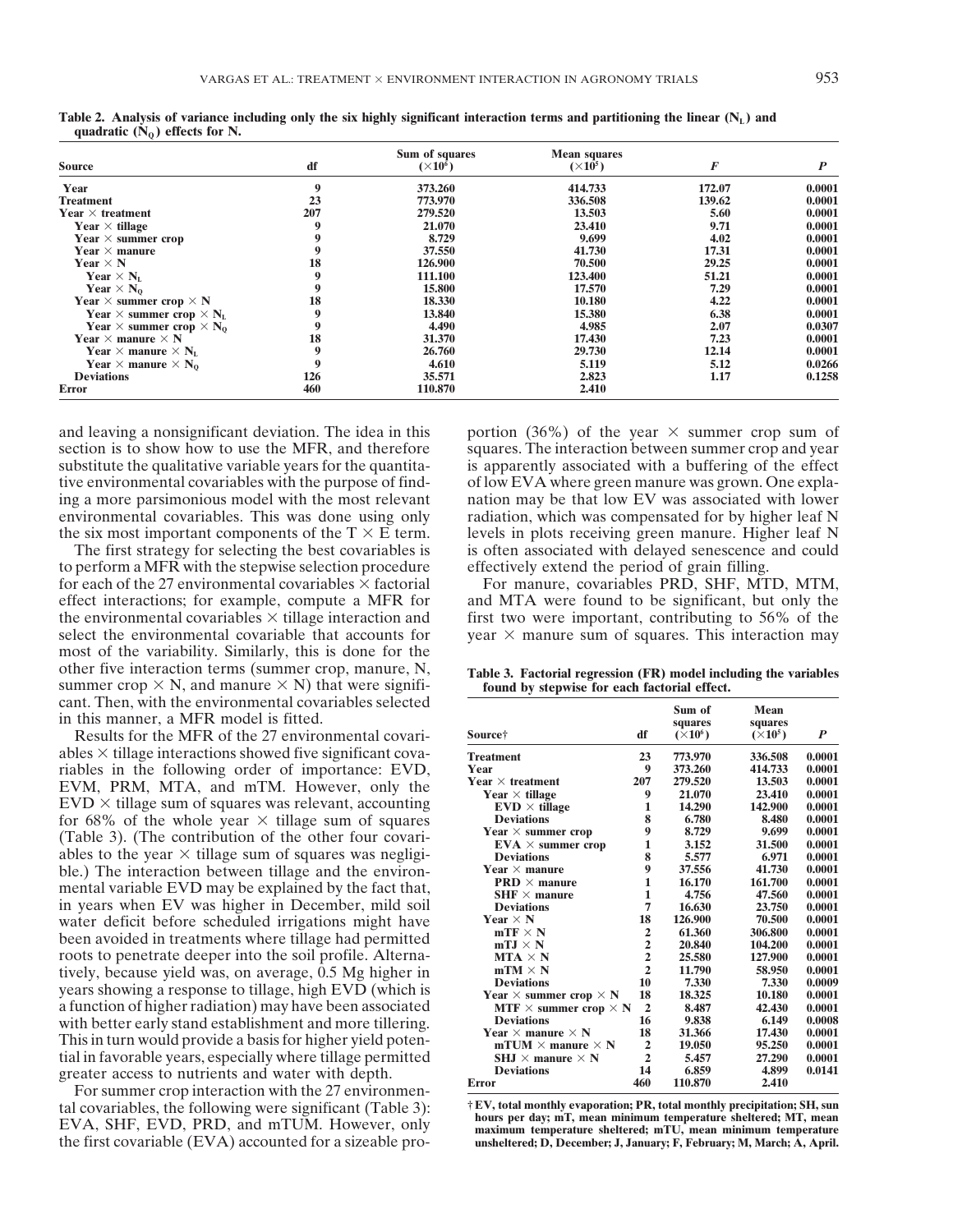be explained by the ability of manure to buffer the only MTF was selected because it explained 46% of the detrimental effects of (i) mild water deficit (low PRD), year  $\times$  summer crop  $\times$  N sum of squares. Response to which could otherwise reduce tillering and by (ii) low N was lower when maximum temperatures in February radiation during the critical spike growth stage (SHF). were higher where the summer crop was soybean. (Soy-Both factors are important in determining yield potential. bean treatment would be associated with reduced N Both factors could also be related to improved nu-<br>tritional status associated with manure application due<br>op.) This could be explained by the fact that a higher tritional status associated with manure application due to better nutrient availability in dryer soil for the first capacity for photosynthesis (associated with higher leaf factor and higher leaf N levels permitting better canopy N) is best realized under cooler conditions. The factor and higher leaf N levels permitting better canopy

ment interaction sum of squares where seven covari- efit of higher leaf N. ables were found to be significant: mTF, mTJ, MTA, Finally, for year  $\times$  manure  $\times$  N interaction, the signifmTM, PRM, EVM, and mTA. Only the first four were icant covariables were: mTUM,nSHJ, MTM, PRJ, and considered for further analyses, accounting for the 94% MTF. Only the first two (mTUM and SHJ) were selected of the year  $\times$  N sum of squares. No systematic trend because they contributed to 78% of the year  $\times$  manure  $\times$  in yield was apparent to explain the interaction between N sum of squares. In years with a high minimum t N levels and minimum temperatures. However, there ature in March, higher N levels had less effect on yield was an interaction between lower maximum tempera- when manure was present while in years with cooler tures in April and N level. Cooler temperatures during minimum temperatures in March, the response to N the final stages of grain filling may delay senescence, was similar with or without manure. Warmer night temand thus permit those lines with higher leaf N to prolong peratures during grain filling (i.e., March) would accelgrain filling. erate the cycle, and it is possible that the higher leaf N

of significant covariables was: MTF, mTJ, mTA, EVA, N was not subsequently taken advantage of. No system-<br>and EVM; however, the proportion of sum of squares atic trend was observed between the interaction of N accounted for by each covariable was relatively low, so level with manure and the environmental variable SHJ.

development and light interception for the second. higher temperatures during the critical spike growth Nitrogen was the best contributor to the year  $\times$  treat-stage (i.e., in February) would reduce the potential ben-

MTF. Only the first two (mTUM and SHJ) were selected N sum of squares. In years with a high minimum temper-For year  $\times$  summer crop  $\times$  N interaction, the order made available by higher levels of organic and inorganic atic trend was observed between the interaction of N

**Table 4. Factorial regression (FR) model including the variables found by stepwise for each factorial effect and partitioning the linear and quadratic effects for N.**

|                                                         |                | Sum of squares  | <b>Mean squares</b> |                  |
|---------------------------------------------------------|----------------|-----------------|---------------------|------------------|
| Source†                                                 | df             | $(\times 10^6)$ | $(\times 10^5)$     | $\boldsymbol{P}$ |
| Year $\times$ treatment                                 | 207            | 279.520         | 13.503              | 0.0001           |
| Year $\times$ tillage                                   | 9              | 21.070          | 23.410              | 0.0001           |
| $EVD \times$ tillage                                    | 1              | 14.290          | 142.900             | 0.0001           |
| <b>Deviations</b>                                       | 8              | 6.780           | 8.480               | 0.0001           |
| Year $\times$ summer crop                               | 9              | 8.729           | 9.699               | 0.0001           |
| $EVA \times$ summer crop                                | 1              | 3.152           | 31.500              | 0.0001           |
| <b>Deviations</b>                                       | 8              | 5.577           | 6.971               | 0.0001           |
| Year $\times$ manure                                    | 9              | 37.556          | 41.730              | 0.0001           |
| <b>PRD</b> $\times$ manure                              | 1              | 16.170          | 161.700             | 0.0001           |
| $SHF \times$ manure                                     | 1              | 4.756           | 47.560              | 0.0001           |
| <b>Deviations</b>                                       | $\overline{7}$ | 16.630          | 23.750              | 0.0001           |
| Year $\times$ N                                         | 18             | 126.900         | 70.500              | 0.0001           |
| $mTF \times N$                                          | $\overline{2}$ | 61.360          | 306.800             | 0.0001           |
| $mTF \times N_L$                                        | 1              | 51.290          | 512.900             | 0.0001           |
| $mTF \times N_0$                                        | 1              | 10.070          | 100.700             | 0.0001           |
| $mTJ \times N$                                          | $\overline{2}$ | 20.840          | 104.200             | 0.0001           |
| $mTJ \times N_{L}$                                      | 1              | 20.060          | 200.600             | 0.0001           |
| $MTA \times N$                                          | $\overline{2}$ | 25.580          | 127.900             | 0.0001           |
| $MTA \times NL$                                         | 1              | 24.990          | 249,900             | 0.0001           |
| $mTM \times N$                                          | $\overline{2}$ | 11.790          | 58,950              | 0.0001           |
| $mTM \times N_L$                                        | 1              | 10.710          | 107.100             | 0.0001           |
| $mTM \times N_0$                                        | 1              | 1.078           | 10.780              | 0.0350           |
| <b>Deviations</b>                                       | 10             | 7.330           | 7.330               | 0.0009           |
| Year $\times$ summer crop $\times$ N                    | 18             | 18.325          | 10.180              | 0.0001           |
| MTF $\times$ summer crop $\times$ N                     | $\overline{2}$ | 8.487           | 42.430              | 0.0001           |
| <b>MTF</b> $\times$ summer crop $\times$ N <sub>L</sub> | 1              | 6.710           | 67.100              | 0.0001           |
| <b>MTF</b> $\times$ summer crop $\times$ N <sub>0</sub> | 1              | 1,777           | 17.770              | 0.0068           |
| <b>Deviations</b>                                       | 16             | 9.838           | 6.149               | 0.0008           |
| Year $\times$ manure $\times$ N                         | 18             | 31.366          | 17.430              | 0.0001           |
| mTUM $\times$ manure $\times$ N                         | $\mathbf{2}$   | 19.050          | 95.250              | 0.0001           |
| mTUM $\times$ manure $\times N_L$                       | 1              | 17.330          | 173.300             | 0.0001           |
| mTUM $\times$ manure $\times N_0$                       | 1              | 1.722           | 17.220              | 0.0078           |
| SHJ $\times$ manure $\times$ N                          | $\overline{2}$ | 5.457           | 27.290              | 0.0001           |
| <b>SHJ</b> $\times$ manure $\times$ N <sub>L</sub>      | $\mathbf{1}$   | 4.935           | 49.35               | 0.0001           |
| <b>Deviations</b>                                       | 14             | 6.859           | 4.899               | 0.0141           |
| <b>Error</b>                                            | 460            | 110.870         | 2.410               |                  |

**† EV, total monthly evaporation; PR, total monthly precipitation; SH, sun hours per day; mT, mean minimum temperature sheltered; MT, mean maximum** temperature sheltered; mTU, mean minimum temperature unsheltered; D, December; J, January; F, February; M, March; A, April; N<sub>L</sub>, N linear effect; **NQ, N quadratic effect.**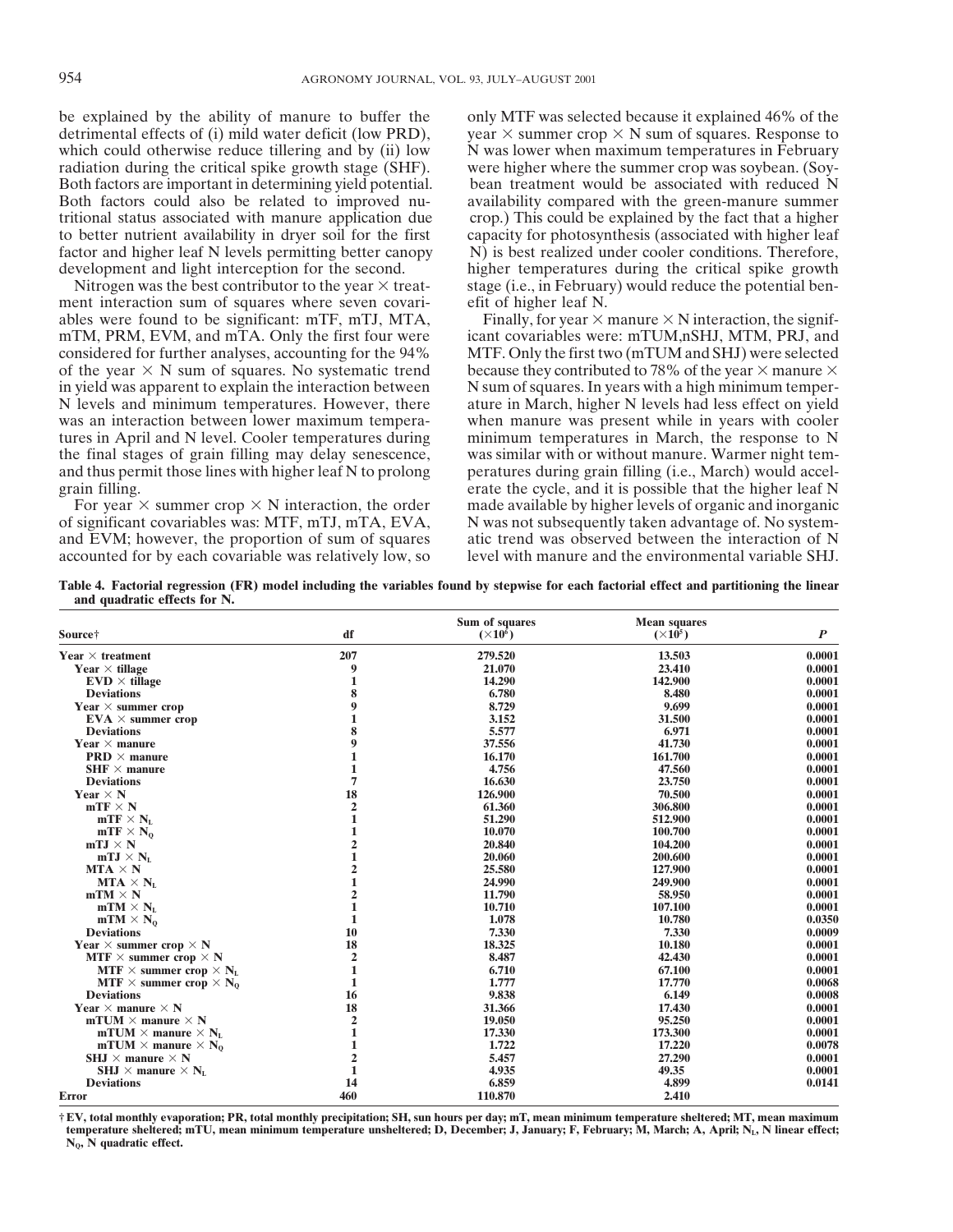significant year  $\times$  treatment interaction terms, the environmental covariables selected left relatively low deviafrom sum of squares; however, they were still significant.

With the objective of finding a more parsimonious model, that is, a model that includes a small number of environmental covariables explaining as much of the  $T \times E$  as possible, a MFR was fitted with the environ- $T$ mental covariables previously selected. This model (Table 3) accounted for  $68\%$  of the whole year  $\times$  treatment interaction using only 18 df (out of 207 df). Notice that the most important variables contributing to the sum of squares are those related to the main effect of **N**, and four of them (mTF, mTJ, MTA, and mTM) accounted for 43% of the entire year  $\times$  treatment interaction with only 8 df.

When the N effect is partitioned into linear and qua dratic components, it is always found that the linear components are the most important (Table 4). The terms mTJ  $\times$  N<sub>0</sub>, MTA  $\times$  N<sub>0</sub>, and SHJ  $\times$  manure  $\times$ N<sub>o</sub> were not significant, and thus were deleted from the model. The new model explained 67.63% of the year  $\times$ treatment sum of squares with only 15 df. If the  $N<sub>o</sub>$ are eliminated from the model, 62.39% of the year  $\times$  treatment interaction is accounted for with 11 df.

It is interesting to note that the relevant environmental covariables of Table 3 (and Table 4) were also found to be the most important when a MFR with a stepwise procedure was applied to subsets of covariables based<br>on type (Table 5). For maximum temperatures, the first two covariables selected were MTA and MTF (MTA  $\times$  $N_L$ , MTF  $\times$  summer crop  $\times N_L$ , and MTF  $\times$  summer crop  $\times$  N<sub>0</sub>; Table 4). For mT, three of the first four covariables were mTF, mTJ, and mTM (mTF  $\times$  N<sub>L</sub>, mTF  $\times$  N<sub>0</sub>, mTJ  $\times$  N<sub>L</sub>, mTM  $\times$  N<sub>L</sub>, and mTM  $\times$  N<sub>0</sub>; Table 4). For mTU, the fourth covariable selected was mTUM (mTUM  $\times$  manure  $\times$  N<sub>L</sub> and mTUM  $\times$ manure  $\times N_Q$ ; Table 4). For PR, the first month selected<br>was December (PRD  $\times$  manure; Table 4). For SH, the<br>first variables were SHJ and SHF (SHJ  $\times$  manure  $\times$ <br>hours per day; mT, mean minimum temperature sheltered; first variables were SHJ and SHF (SHJ  $\times$  manure  $\times$  **maximum temperature sheltered; mTU, mean minimum temperature**<br>N<sub>1</sub> and SHF  $\times$  manure: Table 4). Finally, for EV, the **unsheltered; D, December; J, January; F, Febru**  $N_L$  and SHF  $\times$  manure; Table 4). Finally, for EV, the first two covariables selected were EVD and EVA

Similarly, a MFR using all the covariables available these covariables are the same as the same as the final MFR using all the covariables available the final MFR month was performed (data not shown). For the given in Tab per month was performed (data not shown). For the first month of the season, December, EVD was the most<br>
important variable; for January, the second variable se-<br> **Biplots** lected was mTJ; in February, the first two variables were The first bilinear interaction term of the AMMI analy-<br>mTF and SHF; for March, the first variable selected sis of the T  $\times$  E accounted for 54% of the T  $\times$  E su

The last strategy tried selecting the most relevant E sum of squares and used 60 of the total 207 df available<br>environmental covariables for computing individual FR in the interaction, whereas the first three bilinear term environmental covariables for computing individual FR in the interaction, whereas the first three bilinear terms analyses by including in the model only the main effects explained 81% of the  $T \times E$  with 87 df. These resul analyses by including in the model only the main effects explained 81% of the  $T \times E$  with 87 df. These results of year and treatments and the interaction of each factor are similar to those found in the factorial analyses (tillage, manure, summer crop, and N) with each of the variance in Tables 1 and 2. However, the AMMI model 27 environmental covariables. The covariables with the does not allow decomposing of the whole  $T \times E$  into largest  $R^2$  were selected. The best individual models its agronomic factorial components. It also does not (data not shown) were:  $EVD \times$  tillage,  $EVA \times$  summer allow partitioning of the year  $\times$  treatment interaction crop, PRD  $\times$  manure, mTF  $\times$  N, MTA  $\times$  N, MTF  $\times$  into environmental variables  $\times$  treatment interaction

It is interesting to note that, in almost all of the six **Table 5. Multiple factorial regression (MFR) models for different**<br>significant year  $\times$  treatment interaction terms the envi-<br>**type of covariables.** 

|                                      |     | Sum of squares  | <b>Mean squares</b> |       |        |
|--------------------------------------|-----|-----------------|---------------------|-------|--------|
| Source†                              | df  | $(\times 10^6)$ | $(\times 10^5)$     | F     | P      |
| Year $\times$ treatment              | 207 | 279.52          | 13.503              | 5.60  | 0.0001 |
|                                      |     | MТ              |                     |       |        |
| $Treat \times MTA$                   | 23  | 58.02           | 25.23               | 10.47 | 0.0001 |
| $Treat \times MTF$                   | 23  | 54.85           | 23.85               | 9.89  | 0.0001 |
| $Treat \times MTJ$                   | 23  | 48.26           | 20.98               | 8.70  | 0.0001 |
| $Treat \times MTM$                   | 23  | 19.30           | 8.391               | 3.48  | 0.0001 |
| <b>Deviations</b>                    | 115 | 99.09           | 8.616               | 3.57  | 0.0001 |
|                                      |     | mТ              |                     |       |        |
| Treat $\times$ mTF                   | 23  | 78.53           | 34.14               | 14.17 | 0.0001 |
| Treat $\times$ mTJ                   | 23  | 40.50           | 17.61               | 7.31  | 0.0001 |
| Treat $\times$ mTD                   | 23  | 33.87           | 14.73               | 6.11  | 0.0001 |
| Treat $\times$ mTM                   | 23  | 25.19           | 10.95               | 4.54  | 0.0001 |
| Treat $\times$ mTA                   | 23  | 25.34           | 11.02               | 4.57  | 0.0001 |
| <b>Deviations</b>                    | 92  | 76.09           | 8.271               | 3.43  | 0.0001 |
|                                      |     | mTU             |                     |       |        |
| Treat $\times$ mTUF                  | 23  | 71.81           | 31.22               | 12.95 | 0.0001 |
| Treat $\times$ mTUJ                  | 23  | 48.65           | 21.15               | 8.78  | 0.0001 |
| Treat $\times$ mTUD                  | 23  | 27.52           | 11.96               | 4.96  | 0.0001 |
| Treat $\times$ mTUM                  | 23  | 24.25           | 10.55               | 4.38  | 0.0001 |
| <b>Deviations</b>                    | 115 | 107.30          | 9.329               | 3.87  | 0.0001 |
|                                      |     | PR              |                     |       |        |
| <b>Treat <math>\times</math> PRD</b> | 23  | 31.80           | 13.82               | 5.74  | 0.0001 |
| $Treat \times PRM$                   | 23  | 23.44           | 10.19               | 4.23  | 0.0001 |
| <b>Treat</b> $\times$ <b>PRJ</b>     | 23  | 27.18           | 11.82               | 4.90  | 0.0001 |
| Treat $\times$ PRF                   | 23  | 14.49           | 6.30                | 2.61  | 0.0001 |
| <b>Deviations</b>                    | 115 | 182.60          | 15.88               | 6.58  | 0.0001 |
|                                      |     | SН              |                     |       |        |
| Treat $\times$ SHJ                   | 23  | 28.73           | 12.49               | 5.18  | 0.0001 |
| Treat $\times$ SHF                   | 23  | 15.33           | 6.66                | 2.76  | 0.0001 |
| <b>Treat <math>\times</math> SHD</b> | 23  | 20.65           | 8.979               | 3.73  | 0.0001 |
| <b>Deviations</b>                    | 138 | <b>214.80</b>   | 15.57               | 6.45  | 0.0001 |
|                                      |     | EV              |                     |       |        |
| <b>Treat <math>\times</math> EVD</b> | 23  | 60.60           | 26.35               | 10.93 | 0.0001 |
| <b>Treat</b> $\times$ EVA            | 23  | 40.09           | 17.43               | 7.23  | 0.0001 |
| <b>Treat</b> $\times$ <b>EVF</b>     | 23  | 19.59           | 8.518               | 3.53  | 0.0001 |
| <b>Treat</b> $\times$ <b>EVM</b>     | 23  | 18.35           | 7.979               | 3.31  | 0.0001 |
| <b>Treat</b> $\times$ <b>EVJ</b>     | 23  | 14.08           | 6.120               | 2.54  | 0.0001 |
| <b>Deviations</b>                    | 92  | 126.80          | 13.78               | 5.71  | 0.0001 |
| <b>Error</b>                         | 460 | 110.870         | 2.410               |       |        |

 $\text{Simplify}$  a MFR using all the covariables available<br>Similarly a MFR using all the covariables available<br>these covariables are the same as the final MFR model

was mTUM; and in April, the first two covariables were<br>MTA and EVA. Note that all of these covariables are<br>the same as those in Table 3 (and Table 4).<br>The last strategy tried selecting the most relevant<br>E sum of squares a are similar to those found in the factorial analyses of its agronomic factorial components. It also does not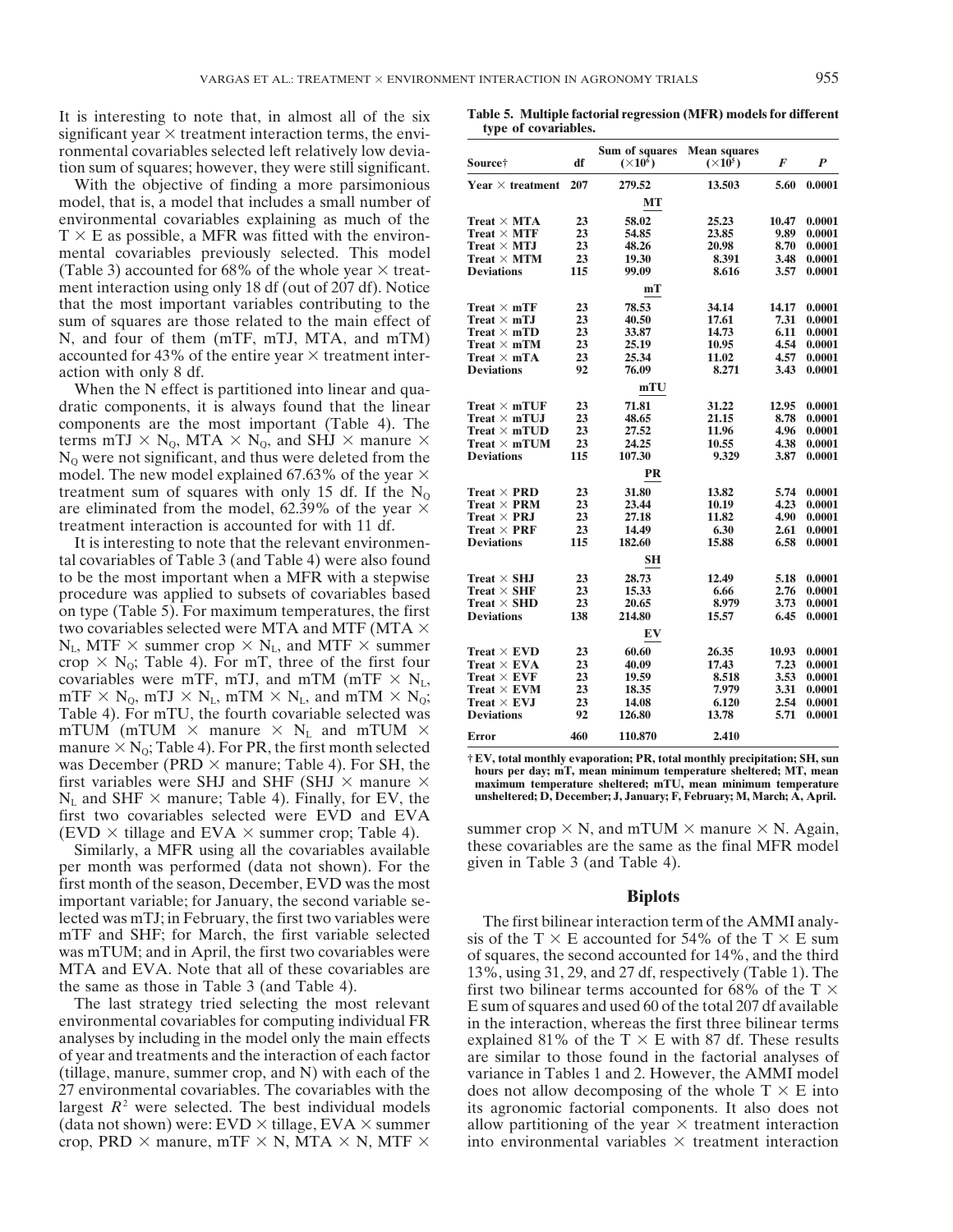

**Fig. 1. Biplot of the first and second additive main effect and multiplicative interaction (AMMI) axes representing 24 cultural practice treatments (1–24) evaluated over 10 yr (1988–1997) and enriched with the following selected environmental covariables: mT, minimum temperature sheltered; mTU, minimum temperature unsheltered; EV, total monthly evaporation; MT, maximum temperature; D, December; J, January; F, February; M, March; and A, April (from Vargas et al., 1999).**

variable selection procedure. tively) were close to the group of lowest yielding treat-

with  $R^2 > 0.50$  values is shown in Fig. 1. The main year (1989) were located near the origin while the eighth results from the AMMI biplot were: (i) the four highest-<br>yielding year (1990) was located with the highest-yie results from the AMMI biplot were: (i) the four highestyielding years (1994, 1988, 1997, and 1993) were sepa- ing years. The nine lowest-yielding treatments (1, 2, 3, rated from the four lowest-yielding years (1995, 1992, 4, 5, 6, 7, 8 and 16) had a positive interaction with year 1989, and 1996); (ii) the nine highest-yielding treatments 1995 (high and positive residuals; Table A2, Appendix)  $(9, 19, 21, 17, 11, 12, 10, 23,$  and 18; five treatments had but a negative interaction with year 1988 (high and 200 kg N ha<sup>-1</sup> and four had 100 kg N ha<sup>-1</sup>) are separated negative residuals; Table A2, see Appendix) located on from the nine treatments with the lowest grain yield  $(1,$  the opposite quadrant of the biplot. from the nine treatments with the lowest grain yield  $(1,$ 2, 3, 4, 5, 6, 7, 8, and 16; all had 0 kg N ha<sup>-1</sup>, except Treatment 16, which had 100 kg N ha<sup>-1</sup>); (iii) years 16—had positive interactions in years with high mTF 1988, 1990, 1991, and 1997 were positively associated and mTUF and high MTF and MTA (Table A3, see with the covariables EVD, EVJ, EVA, SHJ, and MTF Appendix). This positive interaction occurred especially and had below-average values for mTM and mTUM; in 1995 (Table A2). February is the month in which and (iv) years 1989, 1992, 1993, 1994, and 1995 had rapid spike growth occurs, a stage which is critical in above-average values for covariables mTM and mTUM determining grain number (Fischer, 1985). If conditions and below-average values for the other environmental are warmer, development is accelerated; hence, assimi-

PLS factors clearly separated the nine highest-yielding further be reduced by high maximum temperatures in treatments (9, 19, 21, 17, 11, 12, 10, 23, and 18) from April, which again, accelerates plant development, trunthe nine lowest-yielding treatments (1, 2, 3, 4, 5, 6, 7, cating the period of grain filling. Moreover, 1995 can 8, and 16) (Table A1, see Appendix). However, the be further characterized as being low in mTUA, EVD, separation of years was not as clear as it was in the and MTD. This is to be expected because all of these AMMI biplot. Only the third and fourth highest-yield- variables are associated with low radiation, which limits ing years (1988 and 1997, respectively) were clearly situ- productivity. Negative interactions occurred for the lowated near the group of highest-yielding treatments. The yielding treatments in 1988, 1990, and 1997. These years

using the FR model and the MFR with the stepwise ninth and tenth yielding years (1992 and 1995, respec-The AMMI biplot with the first two bilinear terms ments. The first and second highest-yielding years (1994 and enriched with the seven environmental covariables and 1991, respectively) as well as the seventh yielding and 1991, respectively) as well as the seventh yielding

The low-yielding treatments—1, 2, 3, 4, 5, 6, 7, 8, and covariables. late availability during this phase is reduced, reducing The PLS biplot is depicted in Fig. 2. The first two grain number and, therefore, yield potential. Yield may April, which again, accelerates plant development, trun-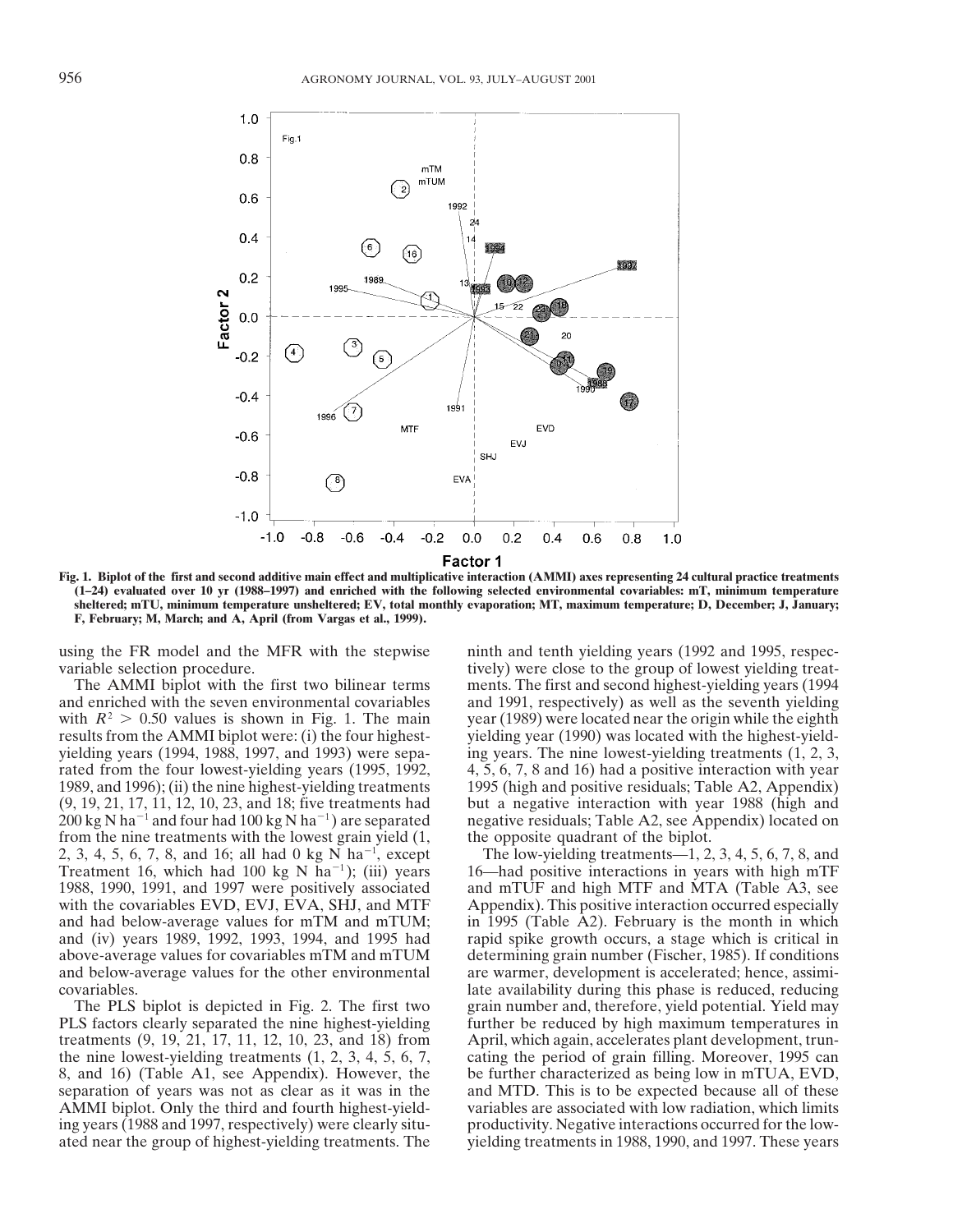

**Fig. 2. Biplot of the first and second partial least squares (PLS) factors representing the** Z **scores of the 10 yr (1988–1997) and the** Y **loadings of the 24 practice treatments (1–24) enriched with the** Z **loadings of 27 environmental variables: EV, total monthly evaporation; PR, total monthly precipitation; SH, sun hours per day; mT, mean minimum temperature sheltered; MT, mean maximum temperature sheltered; mTU, mean minimum temperature unsheltered; D, December; J, January; F, February; M, March; A, April; and N (from Vargas et al., 1999).**

that with more sun hours, there will be higher maximum developmental rates. As already outlined, accelerated temperatures and more evaporation; also, with more development rate may be especially prejudicial to yield precipitation, there will be fewer sun hours, and thus, during spike growth (February) and to a lesser extent lower temperature. This is clear for the lower right clus- during grain filling (March–April). Excessive evaporater of variables comprising MT, EV, and SH. The group tive demand may reduce the ability of the plant to cool<br>of environmental variables located in the right upper itself directly by not permitting sufficient evapotranspiquadrant indicates that minimum temperature in April ration or indirectly by reducing soil moisture. with maximum temperature and evaporation in Decem-<br>It is interesting to note that the order of inclusion of

scored just the opposite on the variables enumerated From an agronomic perspective, if the crop was irri-<br>for 1995. In contrast, the nine highest-yielding treat-<br>gated, variable precipitation should not be a limiting for 1995. In contrast, the nine highest-yielding treat-<br>ments did relatively well in 1988, 1990, and 1997 and production factor. However, it was associated with treatproduction factor. However, it was associated with treatrelatively poorly in 1995.<br>The PLS biplot (Fig. 2) contains roughly five clusters of the biplot). Furthermore, the most highly productive of the biplot). Furthermore, the most highly productive of environmental covariables. The first cluster is in the treatments are associated with high N levels (100 and lower left quadrant and includes correlated variables  $200 \text{ kg ha}^{-1}$  and no precipitation. The explanation may mTF, mTUF, MTA, and MTF. The second cluster is be that precipitation is associated with leaching of N be that precipitation is associated with leaching of N in the lower right quadrant and comprises correlated (especially if the texture of the soil is coarse). In addi-<br>variables EVJ, EVF, EVM, EVA, MTJ, MTM, SHD, tion, higher precipitation is also associated with clouds, tion, higher precipitation is also associated with clouds, SHJ, and SHF. The third cluster involves mTA, mTUA, which reduce radiation. While radiation is the major MTD, and EVD. The fourth group had mTJ, mTUJ, yield-limiting factor when N and water are nonlimiting, PRM, and PRJ. The fifth cluster includes mTM, mTUM, high radiation may also be associated with higher temhigh radiation may also be associated with higher temmTD, mTUD, PRD, and PRF. peratures and excessive evaporative demand. These In general, SH, EV, and MT are grouped in the right factors may be confounding because a crop is most pro-<br>quadrants of the biplot, whereas PR, mT, and mTU are ductive with a combination of high radiation for photoductive with a combination of high radiation for photogrouped in the left quadrant of the biplot. It is expected synthesis and cooler temperatures, which permit slower itself directly by not permitting sufficient evapotranspi-

ber had a similar effect on the  $T \times E$  for the treatments the environmental covariables in the stepwise selection located in that quadrant. The two groups of variables procedure for each factor effect (tillage, summer crop, in the left upper quadrant indicate that minimum tem- manure, N, summer crop  $\times$  N, and manure  $\times$  N) correperatures in December, January, and March are related sponds to selecting covariables for different cluster to precipitation in December, January, and March. groups depicted in the PLS biplot of Fig. 2. For example,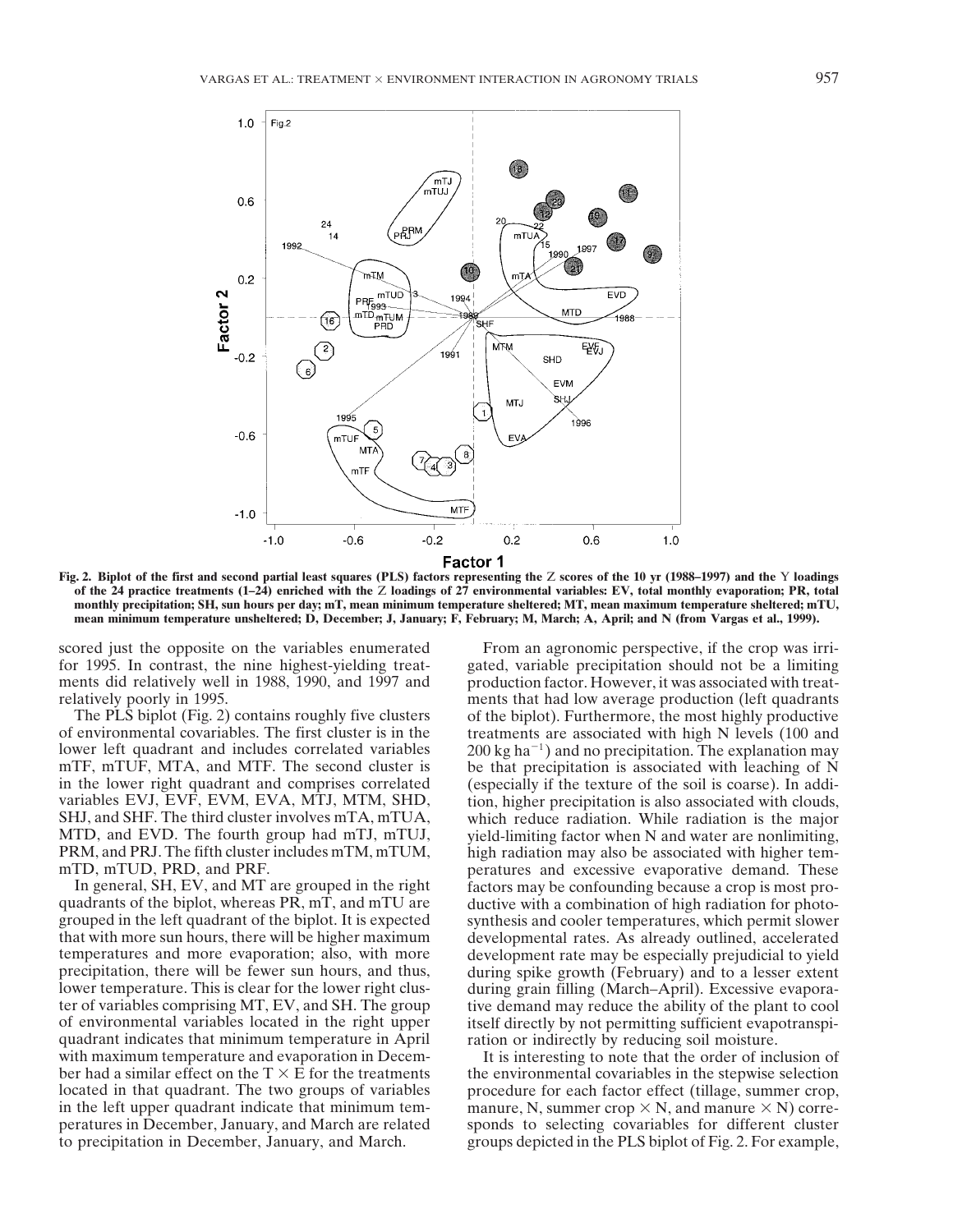in the case of tillage, the stepwise procedure first se- of management factors by enabling the prediction of lected EVD from the cluster in the upper right quadrant. yield responses in light of long-term weather patterns. Next, it selected EVM from cluster located in the lower right quadrant. Then, it selected covariable PRM in the **ACKNOWLEDGMENTS**<br>upper left quadrant cluster followed by covariable MTA The surface that Dr. B.A. Fischer for his the authors thank Dr. R.A. Fischer for his valuable com-<br>in the lower left quadrant. Finally, covariable mTM was<br>selected in the center left quadrant. This makes sense For the environmental variable EV because deep tillage<br>
allows roots to access water at a depth in the soil profile<br>
permitting sustained growth in years with high evapora-<br>
tive demand when the upper soil profile may beco availability to the crop, directly in the case of precipita-<br>
ion and indirectly in the case of temperatures, which Crossa, J. 1990. Statistical analyses of multilocation trials. Adv. Agron.

cluster, EVD from third cluster, and PRD and mTUM environmental covariables. Theor. Appl. Genet. 99:611–625.<br>
From fifth cluster. In the case of manure, the sequence Denis, J-B. 1988. Two-way analysis using covariates. Sta From fifth cluster. In the case of manure, the sequence<br>was PRD from the fifth cluster, SHF from second clus-<br>ter, MTD from third cluster, MTM from second cluster,<br>310-311.<br>310-311. and MTA from the first cluster. The factors summer<br>crop. manure, and N have a direct effect on the nutrition paring varieties. Crop Sci. 6:36–40. crop, manure, and N have a direct effect on the nutrition<br>of the crop, may interact with environmental variables<br>as discussed previously.<br>as discussed previously.<br>as discussed previously.<br>Fischer, R.A. 1985. Number of kern

The MFR model with a stepwise procedure used in tive and multiplicative models. J. R. Stat. Soc. Ser. B. 40:186–196.<br>Gauch, H.G., Jr. 1988. Model selection and validation for yield trials this study for finding a parsimonious description of the<br>
T  $\times$  E showed that the most important interaction with<br>
year was due to different N fertilizer levels and that<br>
the most important environmental variables explai the most important environmental variables explaining  $33:73-115$ .<br>
vear  $\times$  N interaction were minimum temperatures in Kempton, R.A. 1984. The use of biplot in interpreting variety by enviyear  $\times$  N interaction were minimum temperatures in Kempton, R.A. 1984. The use of biplot in interpreting variety by environment interactions. J. Agric. Sci. (Cambridge) 103:123–135. January, February, and March and maximum tempera-<br>ture in April. Evaporation in December and EVA were<br>data. Technometrics 13:1–18 detected as important covariables for describing the Osten, D.W. 1988. Selection of optimal regression models via cross-<br>interaction of year  $\times$  tillage and year  $\times$  summer crop, validation. J. Chemom. 2:39–48. interaction of year  $\times$  tillage and year  $\times$  summer crop, validation. J. Chemom. 2:39–48.<br>whereas PRD and SHF were important for explaining Stone, M. 1974. Cross-validatory choice and assessment of statistical whereas PRD and SHF were important for explaining Stone, M. 1974. Cross-validatory choice and assessment of explaining the year  $\times$  manure interaction. Similar results were obthe year  $\land$  manufe interaction. Similar results were our van Eeuwijk, F.A. 1996. Between and beyond additivity and non-<br>tained for selecting the most relevant covariables using<br>other procedures such as when the MFR with wise procedure was applied to a subset of covariables The Netherlands

tion of agronomic practices with weather variables. For<br>example, the interaction of deep tillage with evaporative<br>demand confirms the benefit of this treatment under<br> $V_{\text{ar}}$  and  $V_{\text{ar}}$  or  $V_{\text{ar}}$  and  $V_{\text{ar}}$ . K Sa conditions that can lead to rapid drying of the soil surface layers. Similarly, the use of manure, which has been asso-<br>
ciated with more vigorous crop establishment (Badarud-Vargas, M., J. Crossa, F.A. van Eeuwijk, M.E. Ramírez, and K. Sayre. ciated with more vigorous crop establishment (Badarud-<br>din et al., 1999), was shown to be more beneficial in years<br>where precipitation was low during crop establishment<br>(i.e., December). Such analyses could be used to per a more strategic and economically sound deployment ments. J. Agric. Sci. (Cambridge) 28:556–580.

- 
- ganic fertilizers, irrigation frequency, and mulching. Agron. J. 91: 975–983.
- 
- tion and indirectly in the case of temperatures, which<br>influence evaporative demand.<br>For summer crop, the order of inclusion of environ-<br>mental covariables was EVA and SHF from second<br>interaction in tropical maize using li interaction in tropical maize using linked molecular markers and environmental covariables. Theor. Appl. Genet. 99:611-625.
	-
	-
	-
	-
	- of solar radiation and temperature. J. Agric. Sci. (Cambridge) 108:
	- **CONCLUSIONS**<br>
	Gabriel, K.R. 1978. Least squares approximation of matrices by addi-<br>
	lel with a stenwise procedure used in tive and multiplicative models. J. R. Stat. Soc. Ser. B. 40:186–196.
		-
		-
		-
		-
		-
		-
		-
- based on type or on the month of the year. van Eeuwijk, F.A., J-B. Denis, and M.S. Kang. 1996. Incorporating<br>The analyses of this study show a basis for the interace additional information on gentoypes and environments in The analyses of this study show a basis for the interac-<br>The analyses and environments in models<br>or two-way genotype by environment tables. In S. Kang and H.G.
	- Vargas, M., J. Crossa., K. Sayre, M. Reynolds, M.E. Ramírez, and M. Talbot. 1998. Interpreting genotype  $\times$  environment interaction in
	-
	- Yates, F., and W.G. Cochran. 1938. The analysis of groups of experi-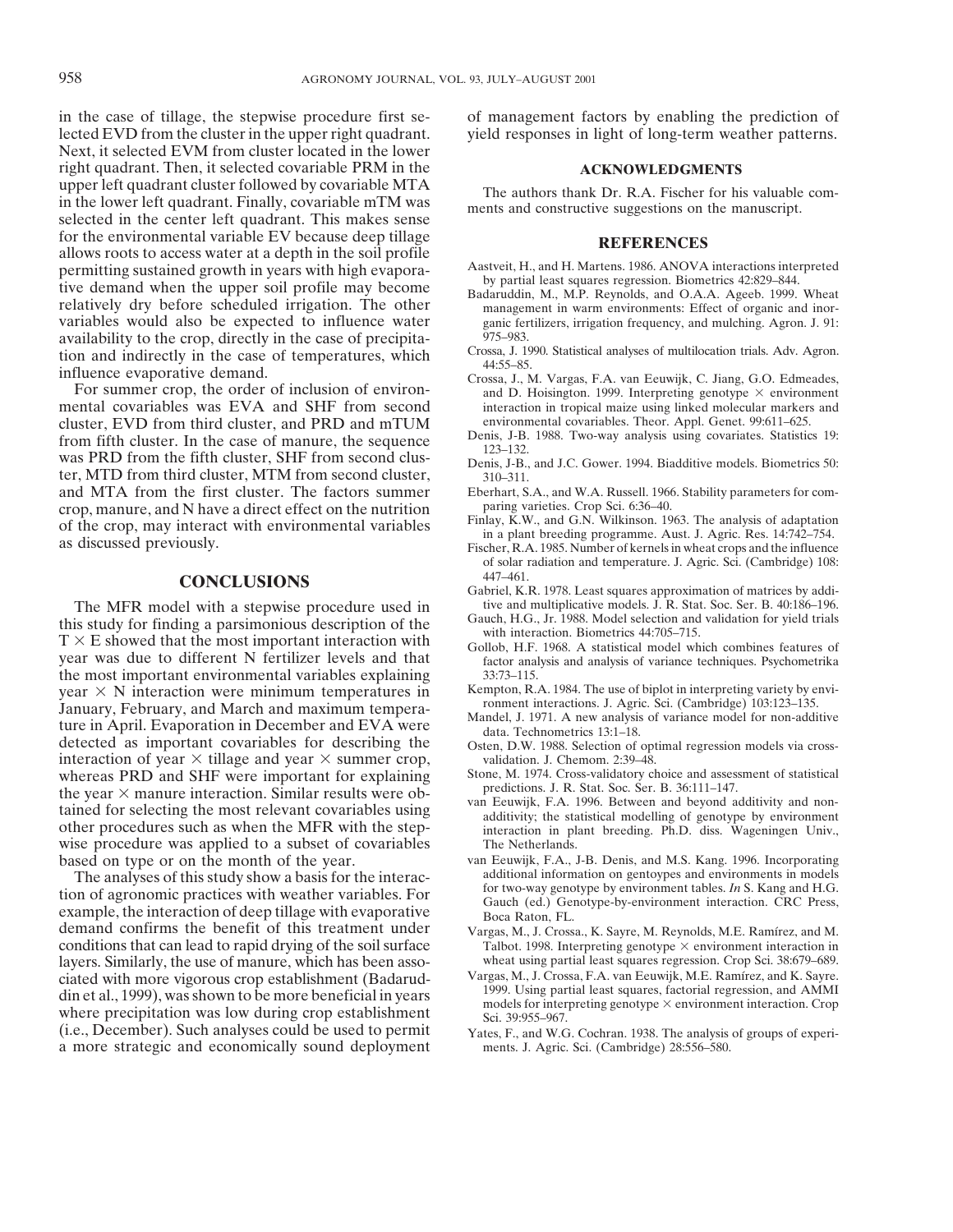### **APPENDIX**

|              | Year        |      |      |      |      |      |      |      |      |      |      |      |
|--------------|-------------|------|------|------|------|------|------|------|------|------|------|------|
| <b>Treat</b> | Code†       | 1988 | 1989 | 1990 | 1991 | 1992 | 1993 | 1994 | 1995 | 1996 | 1997 | Mean |
| 1            | <b>TSM0</b> | 8132 | 7434 | 5243 | 7799 | 6085 | 7456 | 8435 | 5865 | 7564 | 7794 | 7181 |
| 2            | tSM0        | 6691 | 7140 | 4861 | 7448 | 6767 | 7197 | 8750 | 5543 | 6639 | 6992 | 6803 |
| 3            | <b>TsM0</b> | 7163 | 7483 | 4724 | 7857 | 5645 | 6961 | 7377 | 5749 | 7877 | 6780 | 6761 |
| 4            | tsM0        | 5632 | 7146 | 4181 | 6787 | 4559 | 6021 | 6830 | 5194 | 7477 | 5145 | 5897 |
| 5            | TSm0        | 5942 | 5544 | 4717 | 6410 | 5396 | 5824 | 5650 | 4242 | 6316 | 4683 | 5472 |
| 6            | tSm0        | 5164 | 5650 | 4437 | 6015 | 5693 | 5759 | 7200 | 4186 | 5740 | 4364 | 5421 |
| 7            | <b>Tsm0</b> | 4537 | 3913 | 4463 | 5964 | 4282 | 4425 | 5331 | 4210 | 6348 | 3969 | 4744 |
| 8            | $t$ sm $0$  | 4085 | 4657 | 4554 | 6320 | 3149 | 4129 | 4760 | 3507 | 6049 | 3304 | 4451 |
| 9            | <b>TSMn</b> | 9521 | 7560 | 8016 | 9017 | 6844 | 8054 | 9227 | 5998 | 7813 | 9469 | 8152 |
| 10           | tSMn        | 8189 | 6922 | 7337 | 8320 | 6930 | 8116 | 9608 | 6165 | 7410 | 8503 | 7750 |
| 11           | <b>TsMn</b> | 8785 | 7440 | 8203 | 8658 | 7197 | 7579 | 8692 | 4867 | 7722 | 9101 | 7824 |
| 12           | tsMn        | 8353 | 7526 | 7718 | 8082 | 7006 | 7561 | 9931 | 5600 | 7406 | 8490 | 7767 |
| 13           | <b>TSmn</b> | 7982 | 7406 | 7435 | 7686 | 7632 | 7405 | 8009 | 6432 | 7643 | 8204 | 7583 |
| 14           | tSmn        | 7211 | 7158 | 7217 | 7878 | 7664 | 7217 | 8345 | 6093 | 7006 | 8131 | 7392 |
| 15           | <b>Tsmn</b> | 8132 | 7217 | 7431 | 7624 | 7006 | 6965 | 8186 | 5832 | 7187 | 8089 | 7367 |
| 16           | tsmn        | 6150 | 7117 | 7067 | 7551 | 7331 | 7407 | 7852 | 5999 | 7474 | 7448 | 7139 |
| 17           | <b>TSMN</b> | 9852 | 6785 | 8517 | 8896 | 6507 | 7755 | 9355 | 4873 | 7035 | 8875 | 7845 |
| 18           | <b>tSMN</b> | 8639 | 6782 | 7690 | 8337 | 7433 | 8179 | 8679 | 5211 | 7101 | 8666 | 7672 |
| 19           | <b>TsMN</b> | 9597 | 6903 | 8204 | 8781 | 6876 | 8761 | 9028 | 4976 | 7380 | 9121 | 7963 |
| 20           | tsMN        | 8536 | 6173 | 7478 | 8787 | 7094 | 8340 | 8426 | 5222 | 6910 | 8535 | 7550 |
| 21           | <b>TSmN</b> | 8940 | 7361 | 7989 | 8519 | 7059 | 7714 | 8447 | 6564 | 7362 | 8988 | 7894 |
| 22           | tSmN        | 8203 | 7275 | 7314 | 8294 | 6730 | 7406 | 8354 | 5923 | 6880 | 8586 | 7496 |
| 23           | <b>TsmN</b> | 8686 | 7748 | 7706 | 8362 | 7196 | 7634 | 7939 | 5883 | 7025 | 9164 | 7734 |
| 24           | tsmN        | 7384 | 7667 | 7289 | 7937 | 7610 | 7945 | 8424 | 6250 | 6940 | 8424 | 7587 |
| Mean         |             | 7563 | 6833 | 6658 | 7805 | 6487 | 7159 | 8035 | 5433 | 7096 | 7534 | 7060 |

†T, with deep knife; t, without deep knife; S, sesbania; s, soybean; M, with chicken manure; m, without chicken manure; 0, 0 kg N ha<sup>-1</sup>; n, 100 kg N ha<sup>-1</sup>;<br>N, 200 kg N ha<sup>-1</sup>.

Table A2. Grain yield (kg ha<sup>-1</sup>) of the treatment by environment interaction  $[T \times E]$  (residuals) of 24 treatment (Treat) evaluated **over 10 yr.**

|              |             | Year      |           |           |          |          |          |          |           |          |           |
|--------------|-------------|-----------|-----------|-----------|----------|----------|----------|----------|-----------|----------|-----------|
| <b>Treat</b> | Code†       | 1988      | 1989      | 1990      | 1991     | 1992     | 1993     | 1994     | 1995      | 1996     | 1997      |
| 1            | <b>TSM0</b> | 448.9     | 480.2     | $-1535.3$ | $-126.5$ | $-522.2$ | 177.0    | 279.6    | 311.5     | 347.9    | 138.7     |
| 2            | tSM0        | $-613.9$  | 563.6     | $-1539.2$ | $-100.1$ | 537.1    | 295.4    | 973.0    | 368.2     | $-199.6$ | $-284.5$  |
| 3            | <b>TsM0</b> | $-101.3$  | 947.8     | $-1635.0$ | 350.4    | $-543.6$ | 100.7    | $-358.7$ | 615.1     | 1079.9   | $-455.2$  |
| 4            | tsM0        | $-767.5$  | 1475.0    | $-1313.5$ | 144.9    | $-765.1$ | 25.2     | $-41.5$  | 924.6     | 1544.4   | $-1226.4$ |
| 5            | TSm0        | $-32.9$   | 298.6     | $-353.2$  | 192.8    | 497.1    | 253.1    | $-796.6$ | 397.2     | 807.6    | $-1263.8$ |
| 6            | tSm0        | $-759.0$  | 455.5     | $-581.6$  | $-150.8$ | 845.7    | 239.4    | 804.6    | 392.8     | 283.9    | $-1530.5$ |
| 7            | <b>Tsm0</b> | $-709.6$  | $-604.4$  | 121.0     | 475.1    | 110.7    | $-417.2$ | $-387.6$ | 1093.5    | 1567.9   | $-1249.5$ |
| 8            | tsm0        | $-868.5$  | 432.0     | 504.7     | 1123.6   | $-729.1$ | $-420.4$ | $-665.5$ | 682.9     | 1561.7   | $-1621.4$ |
| 9            | <b>TSMn</b> | 866.9     | $-365.1$  | 266.6     | 120.1    | $-734.9$ | $-196.6$ | 100.6    | $-526.5$  | $-374.1$ | 843.0     |
| 10           | tSMn        | $-63.8$   | $-600.9$  | $-10.8$   | $-174.9$ | $-246.7$ | 267.6    | 883.5    | 43.0      | $-375.8$ | 278.9     |
| 11           | <b>TsMn</b> | 458.1     | $-157.2$  | 781.5     | 88.6     | $-54.0$  | $-344.0$ | $-107.1$ | $-1329.9$ | $-138.2$ | 802.3     |
| 12           | tsMn        | 83.4      | $-14.6$   | 352.7     | $-430.0$ | $-187.8$ | $-304.4$ | 1189.4   | $-539.7$  | $-397.3$ | 248.5     |
| 13           | <b>TSmn</b> | $-103.6$  | 49.3      | 253.7     | $-642.4$ | 621.7    | $-276.5$ | $-548.6$ | 476.2     | 23.6     | 146.5     |
| 14           | tSmn        | $-683.2$  | $-7.3$    | 227.1     | $-259.0$ | 845.5    | $-273.7$ | $-21.5$  | 328.9     | $-421.9$ | 265.2     |
| 15           | <b>Tsmn</b> | 262.9     | 76.5      | 466.9     | $-487.8$ | 212.0    | $-499.9$ | $-155.0$ | 92.4      | $-215.7$ | 247.7     |
| 16           | tsmn        | $-1492.3$ | 204.5     | 330.3     | $-333.8$ | 764.7    | 168.7    | $-262.3$ | 486.8     | 298.9    | $-165.5$  |
| 17           | <b>TSMN</b> | 1504.5    | $-833.2$  | 1074.5    | 305.6    | $-764.4$ | $-188.3$ | 535.1    | $-1344.3$ | $-845.8$ | 556.3     |
| 18           | tSMN        | 464.8     | $-663.2$  | 420.4     | $-79.6$  | 334.8    | 408.5    | 32.8     | $-832.6$  | $-606.5$ | 520.6     |
| 19           | <b>TsMN</b> | 1131.7    | $-832.9$  | 643.7     | 72.9     | $-513.4$ | 700.2    | 90.7     | $-1359.0$ | $-617.9$ | 683.9     |
| 20           | tsMN        | 483.7     | $-1150.3$ | 330.3     | 491.8    | 116.7    | 691.8    | $-98.9$  | $-700.4$  | $-676.0$ | 511.1     |
| 21           | <b>TSmN</b> | 543.0     | $-306.3$  | 497.0     | $-120.7$ | $-262.1$ | $-278.8$ | $-421.5$ | 297.6     | $-567.6$ | 619.5     |
| 22           | tSmN        | 204.3     | 4.9       | 219.6     | 52.8     | $-193.6$ | $-188.9$ | $-117.0$ | 54.1      | $-651.7$ | 615.4     |
| 23           | <b>TsmN</b> | 449.1     | 240.7     | 373.8     | $-117.6$ | 34.5     | $-199.0$ | $-769.4$ | $-223.6$  | $-744.5$ | 955.9     |
| 24           | tcmN        | $-705.9$  | 306.6     | 104.7     | $-395.0$ | 596.4    | 259.8    | $-137.9$ | 290.9     | $-682.9$ | 363.2     |

†T, with deep knife; t, without deep knife; S, sesbania; s, soybean; M, with chicken manure; m, without chicken manure; 0, 0 kg N ha<sup>-1</sup>; n, 100 kg N ha<sup>-1</sup>;<br>N, 200 kg N ha<sup>-1</sup>.